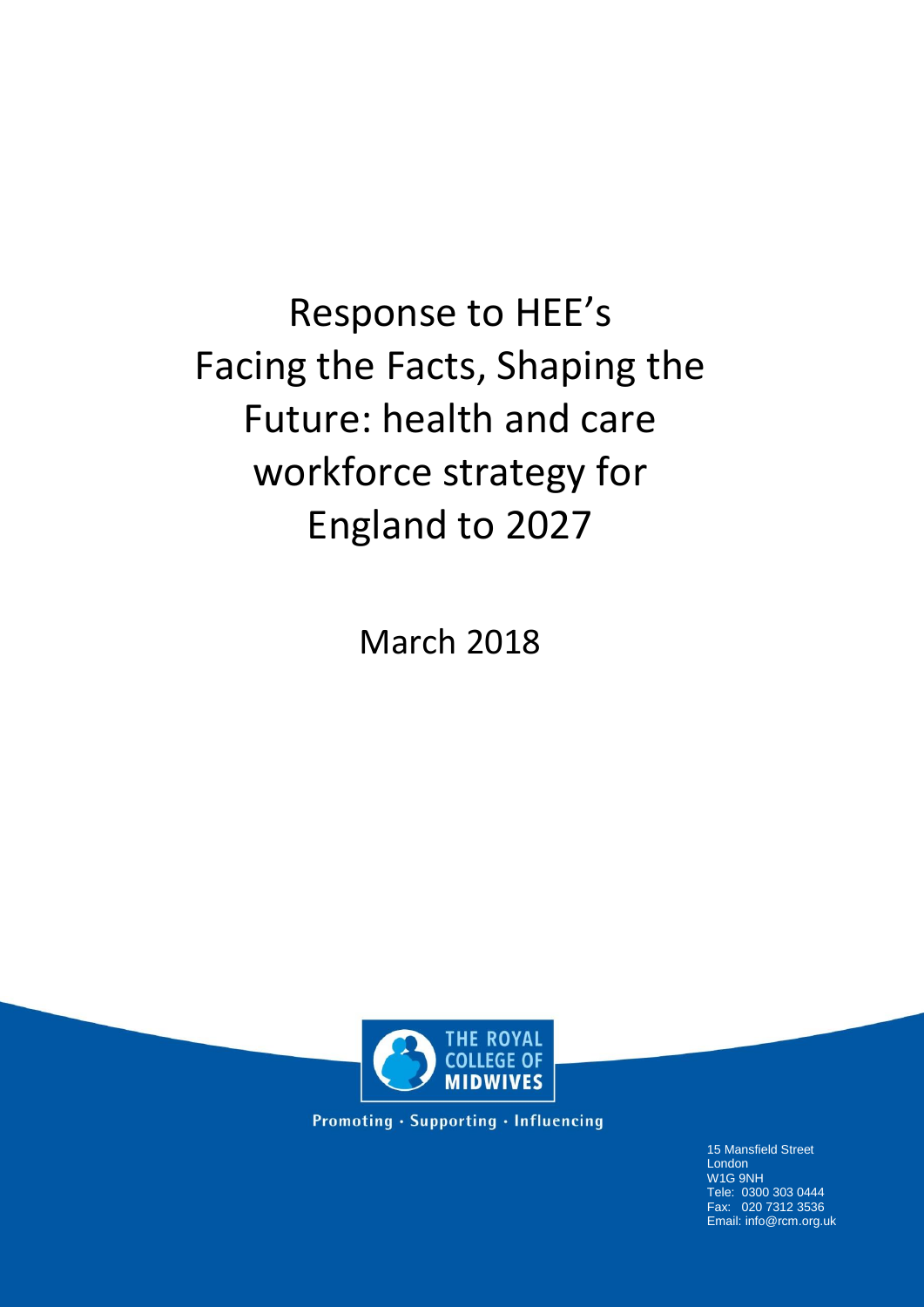

**The Royal College of Midwives 15 Mansfield Street, London, W1G 9NH**

## **The Royal College of Midwives' response to Facing the Facts, Shaping the Future**

The Royal College of Midwives (RCM) is the trade union and professional organisation that represents the vast majority of practising midwives in the UK. It is the only such organisation run by midwives for midwives. The RCM is the voice of midwifery, providing excellence in representation, professional leadership, education and influence for and on behalf of midwives. We actively support and campaign for improvements to maternity services and provide professional leadership for one of the most established clinical disciplines.

The RCM welcomes the opportunity to comment on the draft Workforce Strategy; before responding to the consultation questions, we thought it useful to begin with some contextual information about the midwifery workforce and some general comments about the draft strategy.

#### **The midwifery workforce**

# *The role of the midwife*

The role of the midwife is to ensure that women receive the care they need throughout pregnancy, childbirth and the postnatal period. Much of this care will be provided directly by the midwife, whose expertise lies in the care of women and babies during normal birth and pregnancy. Where obstetric or other intervention is necessary, the midwife continues to be responsible for providing holistic support, maximising continuity of carer and promoting a positive birth experience for the woman.

Whilst this role has remained essentially unchanged for many years, midwives have proved adaptable in responding to changes in the context of their role, and in settings and systems within which midwifery care is provided. This is a welcome development and an important part of providing a service response to the increasingly diverse needs of all communities within the population. It will be most effective where midwives sustain their competency and confidence in core midwifery practice.

The RCM welcomes any development of the midwife's role which enhances her skills and expertise, or which makes midwifery care more accessible and responsive to women's needs. In the context of ensuring that women are able to exercise choice about the care that they receive, it is critically important to ensure that there are midwives in the workforce who are competent to: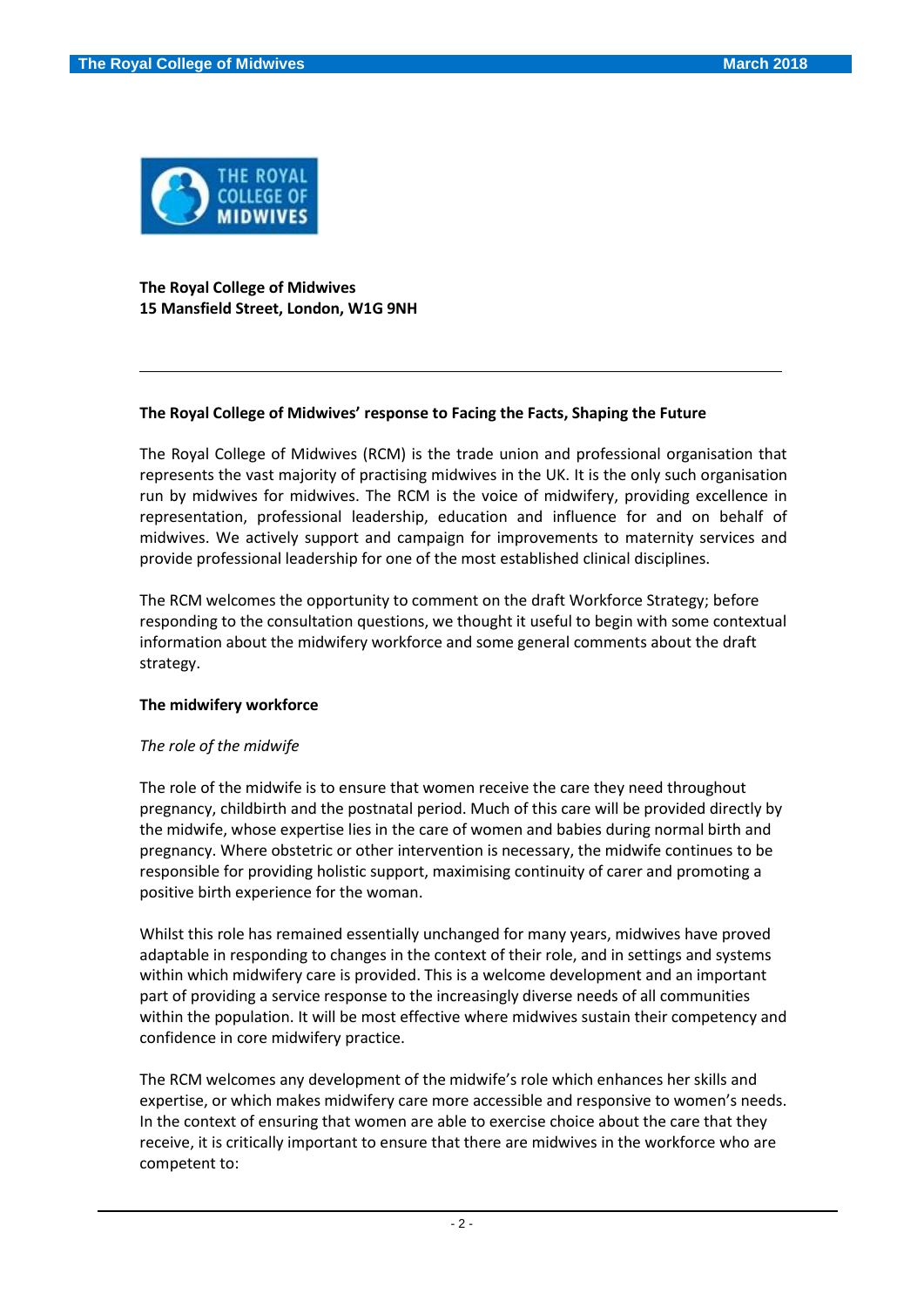- Work in different settings and to address particular needs which impact on maternal and infant wellbeing (for example domestic violence, substance misuse, homelessness, obesity and safeguarding); and
- Work in new ways and partnerships to meet the range of women's needs to, for example, promote seamless care to reduce unnecessary delays or barriers such as distances in accessing care and to learn new skills.

#### *The NHS midwifery workforce in England*

The most recent workforce statistics for the midwifery workforce show that, as at October 2017 there were 21,890 full time equivalent (fte) midwives working in the NHS in England in June 2017<sup>1</sup>. This represents an increase of 269 fte midwives from a year earlier. Overall, whilst the number of midwives has risen since 2010, the upward trend has slowed substantially. During the first year of the 2010 Parliament, the midwifery workforce was growing at the rate of 10 midwives per week; the rate of growth is half that for the most recent 12-month period.

The RCM has been demonstrating for a number of years how the total number of qualified midwives employed in the NHS is insufficient to meet the demands on the service (comprising not just the number of births, but the clinical needs of the women using the service). Our current assessment is that the NHS in England is short of around 3,500 fte midwives, sufficient midwives to provide care to around 100,000 women.

This is not a supply issue. Midwifery training places have been maintained in recent years and there has been a small but substantial cohort who could, if conditions were right, return to the NHS. This is a problem of trust finances; many of our hospitals just do not employ sufficient midwives, leading to excessive workloads/caseloads, long hours worked beyond shift, reductions in training and development, high use of agency staff to cover shortages and failure to properly manage peaks of activity.

For women this means that they have a 20% chance of being left alone in labour or shortly after the birth, antenatal care is often disjointed and postnatal care poor. It also means that there are insufficient specialist midwives for women with particular needs and conditions (such as recently highlighted shortages in maternal mental health care) and it means that units close or services are withdrawn because of staffing shortages.

For midwives it means a long hour's culture, where there is little support for continuing professional development and high anxiety caused by continually feeling unable to give of your best. The latest NHS staff survey showed that 47% of midwives report being stressed at work. So the real challenge is that there are not enough midwives and the real solution is recognition that the NHS has to increase the number of midwives working in the NHS in England.

#### *Maternity Support Workers*

1

Maternity Support Workers (MSWs) are non-regulated, non-professional staff members who are able to provide support to midwives, take on some routine tasks and work under

<sup>1</sup> Workforce figures used here taken from *"NHS Workforce Statistics October 2017, Provisional Statistics"*, NHS Digital, https://digital.nhs.uk/catalogue/PUB30189.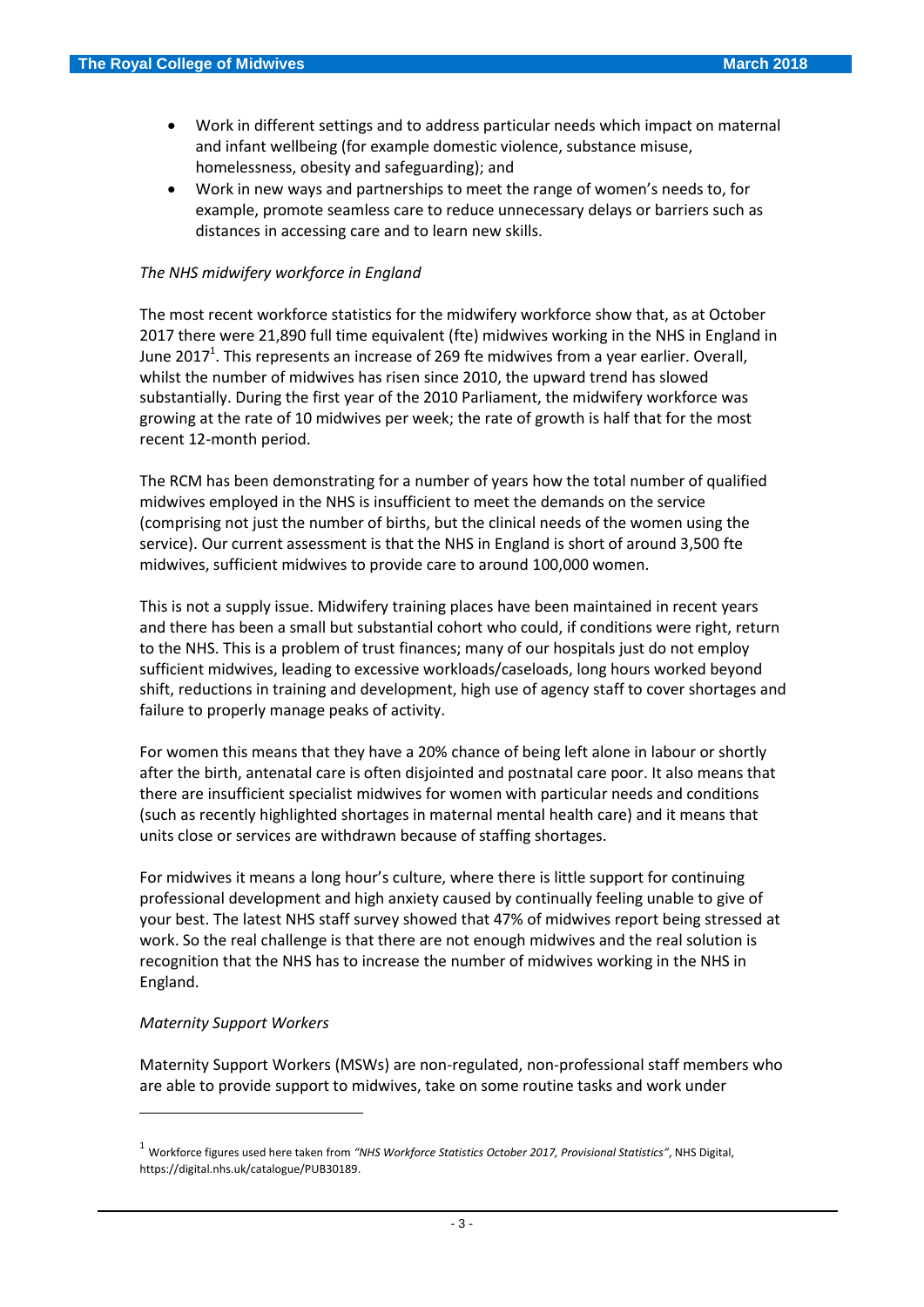delegated authority. In the last 20 years MSWs have proved time and time again their value to the wider maternity team and to women; they provide capacity and skills, they allow for a more flexible deployment of workforce and they allow midwives to spend more time with women who need them most.

MSWs cannot replace midwives and there will always be a limit to the amount of care MSWs can undertake or their numbers in the workforce. However, when used appropriately, they can free up midwifery time. With appropriate training and support they can do many things, such as providing information and guidance on staying healthy during pregnancy (e.g. smoking cessation and healthy eating advice), supporting midwives as a second person at homebirths, giving breastfeeding advice and undertaking postnatal home visits. It would be fair to say therefore, that the RCM does believe there remains considerable scope to expand and develop the MSW workforce.

What concerns midwives about the MSW role and continues to be the concern of the RCM is the wide variation in role, in training and development and in the pay and conditions of MSWs. There is no standard job description for the role in England, no portability of qualifications and experience and no consistent link of role to Agenda for Change (AfC) grades. Nor is there any clear route for career progression. Attempts to introduce consistency have been strongly resisted by the NHS in England; unlike the NHS in Wales, Scotland and Northern Ireland where all have to some extent successfully introduced standard job descriptions, competency frameworks and training programmes. In England by contrast there is a wide range of MSW job descriptions, titles and roles, from cleaning rooms after delivery to processing paperwork, delivering health promotion messages, providing practical parenting assistance (such as bathing) through to breastfeeding support, undertaking routine diagnostic tests and attending home births with midwives. The RCM has evidence of MSWs that have undergone NVQ training to level 4, including apprenticeships, but remain graded at AfC band 2.

Our MSW members continually tell us that what they want is role clarity, respect and recognition for the role and care they provide and to be treated fairly. We have set out in a series of guides what 'good' looks like and locally we are influencing and negotiating to try and get these adopted in trusts. Some employers undoubtedly do develop their support worker workforce and employ them appropriately, but without nationally agreed roles, job descriptions and pay, there is a worrying tendency of a race to the bottom. It should also be noted that neither the recent Cavendish nor Carter reviews have done justice to the contribution that MSWs can make to effective healthcare. A level 3 Maternity Support Worker Apprenticeship Standard has been created – the RCM was a member of the Trailblazer Group – but it remains unclear as to how trusts are using this to 'grow their own' MSWs.

The RCM supports a career framework and investment in the development of MSWs. Some, but by no means all, do wish to proceed into a career in midwifery and those who meet the entry requirements have successfully applied. The aspiration, set out in the workforce strategy, for the creation of a role that supports, assists and complements the care given by registered professionals, that works within defined principles of practice and is supported by a competency framework, is exactly what the RCM has been calling for, for MSWs. Equally, clear standards and a clear job title, a flexible and portable skill set and appropriate career progression is long overdue for developing the MSW workforce.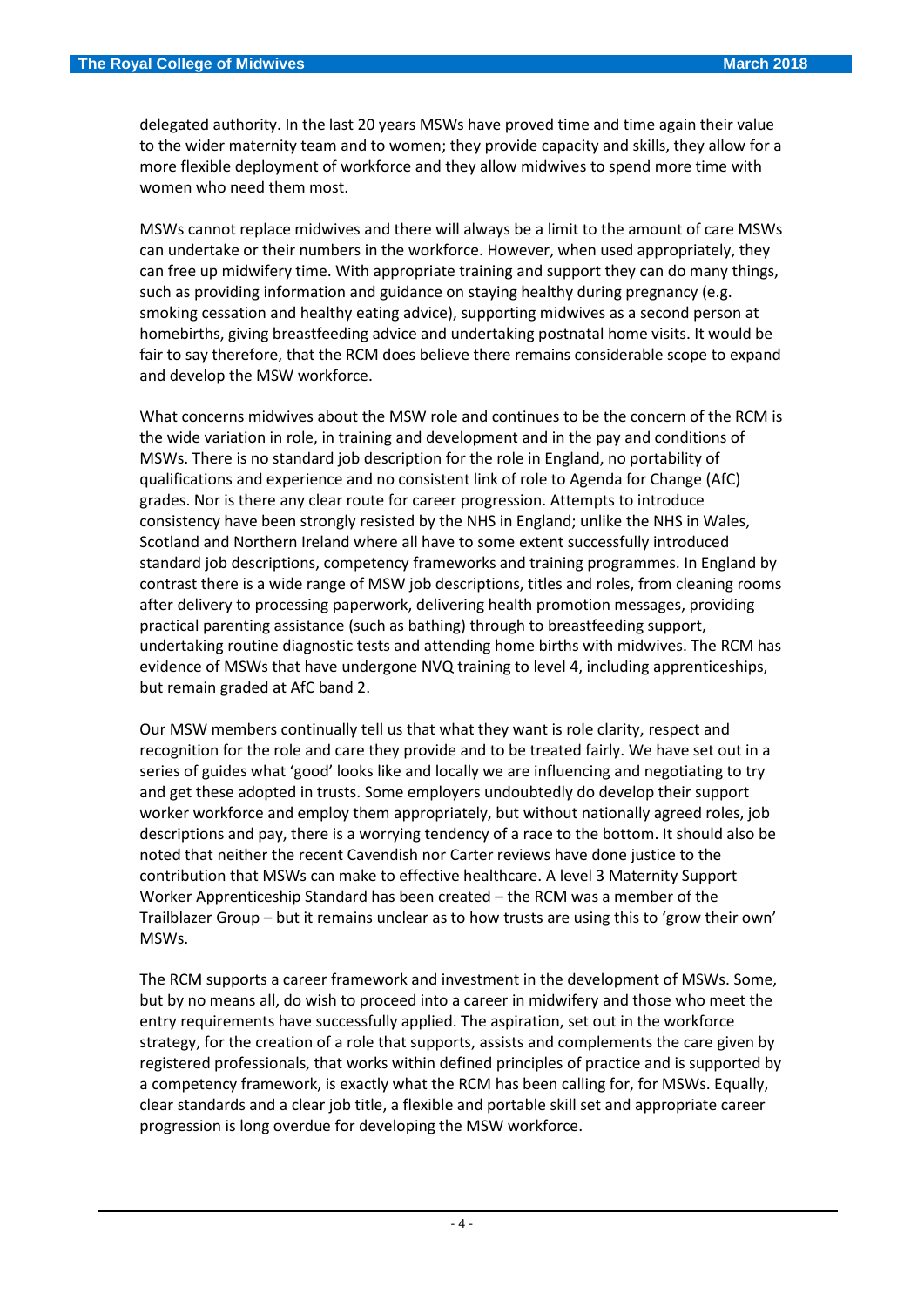During October and November 2017 the RCM and Kings College London undertook research to help inform the national maternity transformation workforce programme. This research was commissioned by HEE. It used a mix of research methods to investigate the following:

- Duties currently undertaken by MSWs
- Progression and development opportunities
- Training of MSWs
- The role of MSWs within current service/staffing models
- Innovation practice related to MSWs nationally
- Key challenges and barriers to the future development of the role
- Education and training opportunities and pathways

Recommendations from the report include clear national guidance to ensure consistency in deployment, training and grading of MSW roles in England. This would bring England in line with Scotland, Wales and Northern Ireland.

The recommendations will be tested out with Heads of Midwifery (HOMs) and other stakeholders in a series of regional roadshows with the objective of seeking consensus on how the MSW workforce should be developed.

#### **General comments about the draft workforce strategy**

The RCM welcomes the development of a national workforce strategy; we believe that this should contribute to more effective planning for the future health and social care workforce as well as better integrating workforce planning with financial and service planning. However, the RCM is disappointed with the discussion on midwifery within the draft strategy. In particular the section on the nursing and midwifery workforce (pp105-114) addresses a number of issues relating to recruitment, role development and training for the nursing workforce, which is only of limited relevance to midwifery. In fact this section says next to nothing about the specific workforce challenges facing the midwifery profession.

The midwifery workforce is briefly mentioned in chapter 4 (The workforce response to the Five Year Forward View) in the context of the current maternity transformation programme in England. Reference is made to the Maternity Workforce Strategy, which the RCM has been consulted on and which, at the time of writing, is the subject of ongoing dialogue between HEE and the RCM. The RCM (and indeed the Royal College of Obstetricians and Gynaecologists) is of the view that the strategy does not as yet represent a 'shared understanding' of workforce issues with the maternity professions.

On the midwifery workforce, the issues that we are still trying to resolve with HEE relate to:

 Staff in post: HEE's assessment of the number of midwives in post is based on the Electronic Staff Record (ESR) which gives a figure of 22,305 fte midwives in post in 2016. The RCM has always used NHS Digital's non-medical workforce statistics, which records 21,038 fte midwives in post as at September 2016. Unlike the ESR, the NHS Digital statistics excludes midwives who are on long-term sick leave, maternity leave or other long term absences and who are thus currently unavailable for work. This means that, while we both agree that the funded establishment for this period is 23,512 fte midwives, whereas HEE estimate the number of vacancies to be 1,207 midwives our assessment is that there are 2,474 vacancies.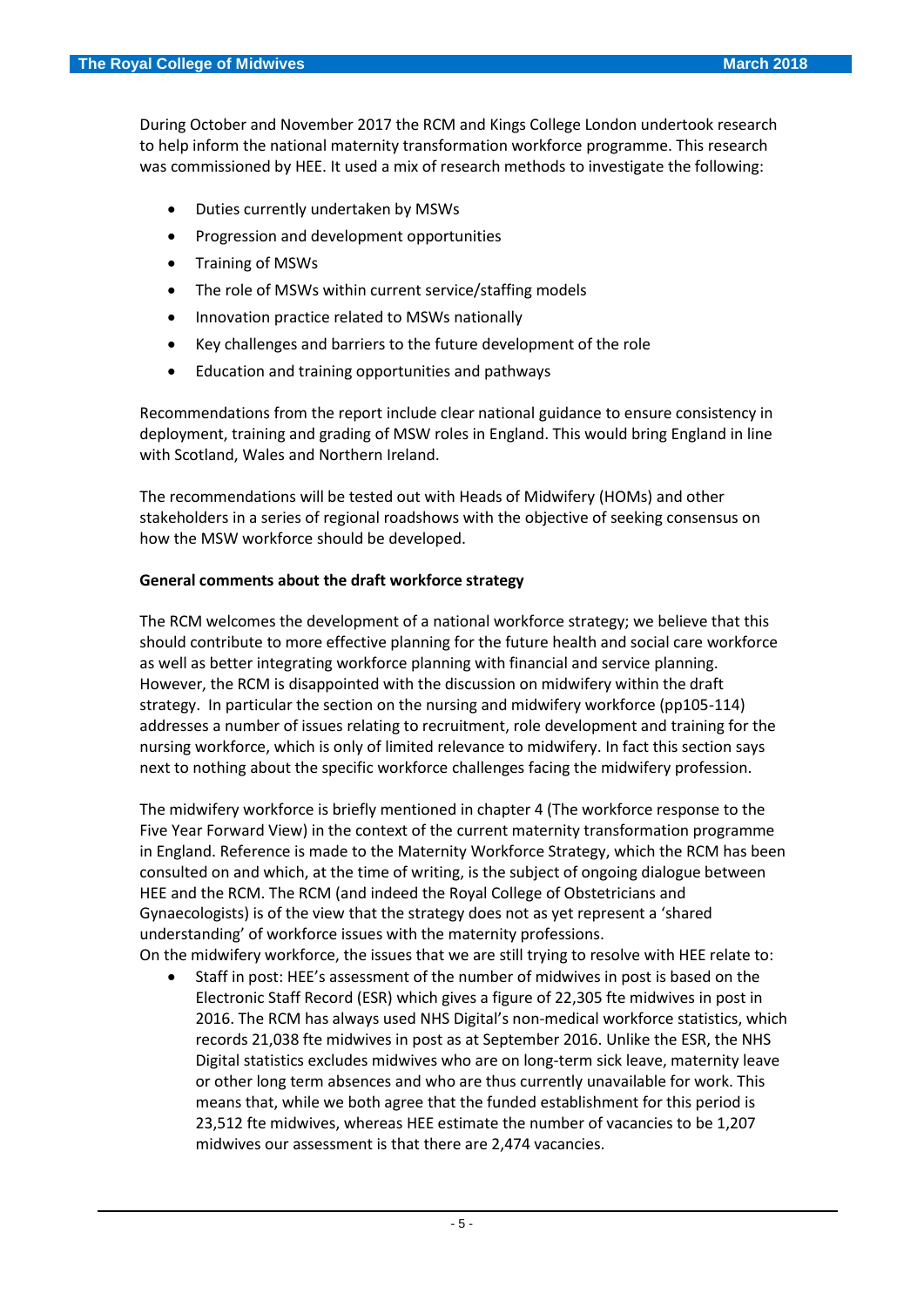- Projected workforce requirements: HEE has estimated that by 2021, there will be a need for 23,518 fte midwives (a net increase of 6wte midwives on the current establishment). From what we can see, this projection is largely based on estimates on what the birth rate will be in three years time. The RCM has not made a projection for 2021 but has instead calculated the number of midwives that are needed now, based on data from 2016, the most recent year for which we have both birth and workforce statistics. Our assessment, based on Birthrate Plus, is calculated as follows:
	- o There were 663,157 live births in England in 2016.
	- o We apply a ratio of 94% births in hospital and 6% births at home or in birth centres to give figures of 623,368 hospital births and 39,789 home/birth centre births.
	- o We then apply a ratio of one midwife to every 29.5 births to the 623,368 hospital births to give a figure of 21,131 fte midwives.
	- o We apply a ratio of one midwife to every 35 births to the 39,789 home/birth centre births to give a figure of 1,137 fte midwives.
	- o To the combined total of 22,268 fte midwives we add a further 9% for managers/midwife specialists (which equals 2004 fte midwives) giving a total midwife requirement of 24,272 fte midwives.
	- o When this figure is deducted from the NHS Digital total of 21,038 fte midwives in post as at September 2016, this leaves an identified shortage of 3,234 fte midwives.
- Continuity of carer: the RCM has for some time challenged the assumptions made by HEE about the workforce requirement for continuity. When 50% of midwives work part-time hours it is extremely optimistic to believe that all midwives in continuity teams will be able to work two or three nights a week on call. Moreover, modelling that assumes 100% of women will receive continuity of carer is wildly unrealistic and makes no allowance for staff uplift whilst existing staff are upskilled to work in continuity teams. We are also concerned that HEE has conflated RCM analysis of the number of midwives needed to provide one-to-one care in labour with the number needed to provide continuity throughout the maternity pathway. The reality is that as yet no-one has any definitive evidence that continuity will take more, the same or fewer midwives than are needed to currently provide one-to-one care in labour.
- Training places: the RCM has been discussing with HEE how many training places will be needed to deliver more midwives from 2021. Our view is that whilst there is a clear need to commission more midwife training places, that it is very difficult to assess exactly how many are required particularly now that changes to funding for student midwives have been implemented. We believe that discussions around future training numbers need to be considered alongside a range of other factors, including the development of recruitment and retention campaigns, the development of the MSW role, the changing complexity of women and the impact of continuity of carer.
- Recruitment and retention: the RCM is in agreement with HEE that, in addition to increasing training places, other actions and approaches should be considered as a means of eliminating staffing shortages. These could include, for example: recruitment campaigns; return to practice (RTP) drives; overseas recruitment; flexible employment solutions and the reintroduction of shortened programmes. In particular, flexible employment opportunities would offer scope to significantly improve retention rates and this is something the RCM would welcome further discussion on. We would however caution that there needs to be realistic expectations about the number of additional midwives that can be generated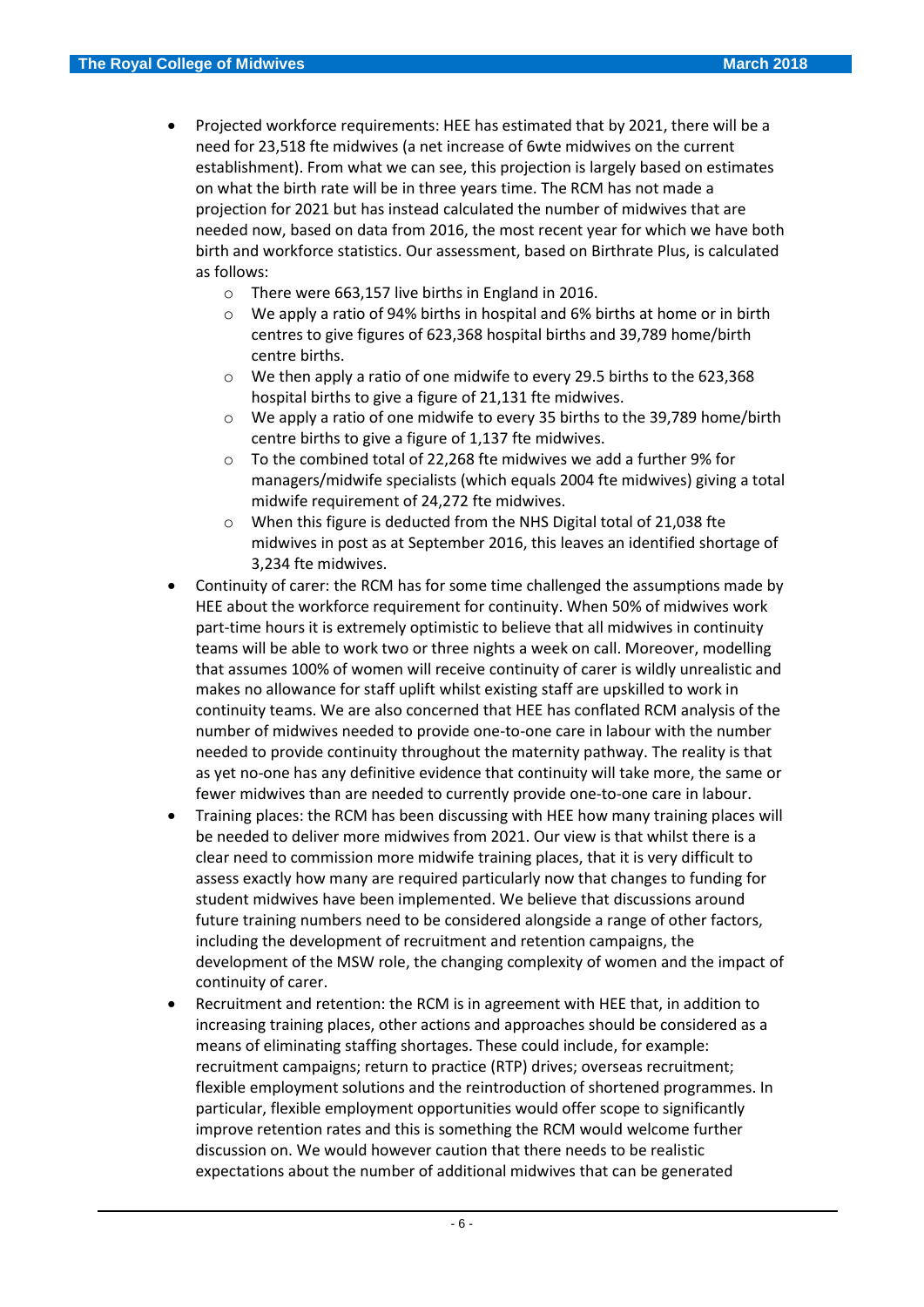through routes, such as RTP and overseas recruitment, that to date have only contributed relatively modest numbers to the midwifery workforce.

 Maternity Support Workers: the RCM supports further development of MSWs roles and recognises that part of the solution to recruitment and retention issues lies in better utilisation of MSWs. Determining how many additional MSWs are required and what the ideal ratio of MSWs to midwives should be part of the programme of work on developing the MSW workforce that HEE will be undertaking.

The RCM remains hopeful that the current discussions we are having with HEE will lead to a consensus on the nature and extent of any shortages and on the measures required to address these gaps in the workforce.

#### **Response to consultation questions**

**1. Do you support the six principles proposed to support better workforce planning: and in particular will the principles lead to better alignment of financial, policy and service planning and represent best practice in the future?** 

The RCM welcomes the inclusion of the six principles within the strategy and we discuss most of these in more detail in our responses to the following questions.

# *Enabling a flexible and adaptable workforce*

We would however welcome some clarity around principle 2 (enabling a flexible and adaptable workforce) and in particular the following sentence: *"Individual NHS professions have distinct roles but there is scope for more blending of clinical responsibilities between professions."* It is unclear to us what exactly is meant by 'blending' and the term is not further elaborated on elsewhere in the document. If this is about developing new roles and ensuring that multi-disciplinary teams are configured to include the right roles, then that is to be welcomed. Nevertheless the RCM is concerned that developing new roles has become the default option for tackling skill mix issues, when the more appropriate response may be to make more effective use of staff in existing roles. Moreover, we would question whether new roles which are deemed appropriately for one setting or specialty can automatically be applied to other settings and specialties.

While the RCM has no doubt that more can be done to develop roles, improve skill-mix and promote multi-professional working in maternity care, we would caution against simplistic or 'off the peg' responses to what are often complex issues. Service needs will vary in different localities and with different populations, and the rationale for developing particular roles or substituting roles traditionally undertaken by midwives with other professionals, will vary accordingly. For example, it is probably more efficient and effective for the average sized consultant unit to use professionals other than midwives, such as scrub nurses, to assist in theatre. However in a small obstetric unit it may still be more efficient and effective to use midwifery staff. Equally in a high dependency unit a nurse may be better suited to provide general high dependency nursing care, working alongside a midwife who provides the midwifery care. A rural midwifery unit, by way of contrast, may decide that training midwives in ventouse extraction would make a very real difference to the service's ability to provide accessible, seamless care. In all cases, the rationale for role development should be demonstrable (in terms of maternal and infant health outcomes) and not merely in terms of convenience or professional preference.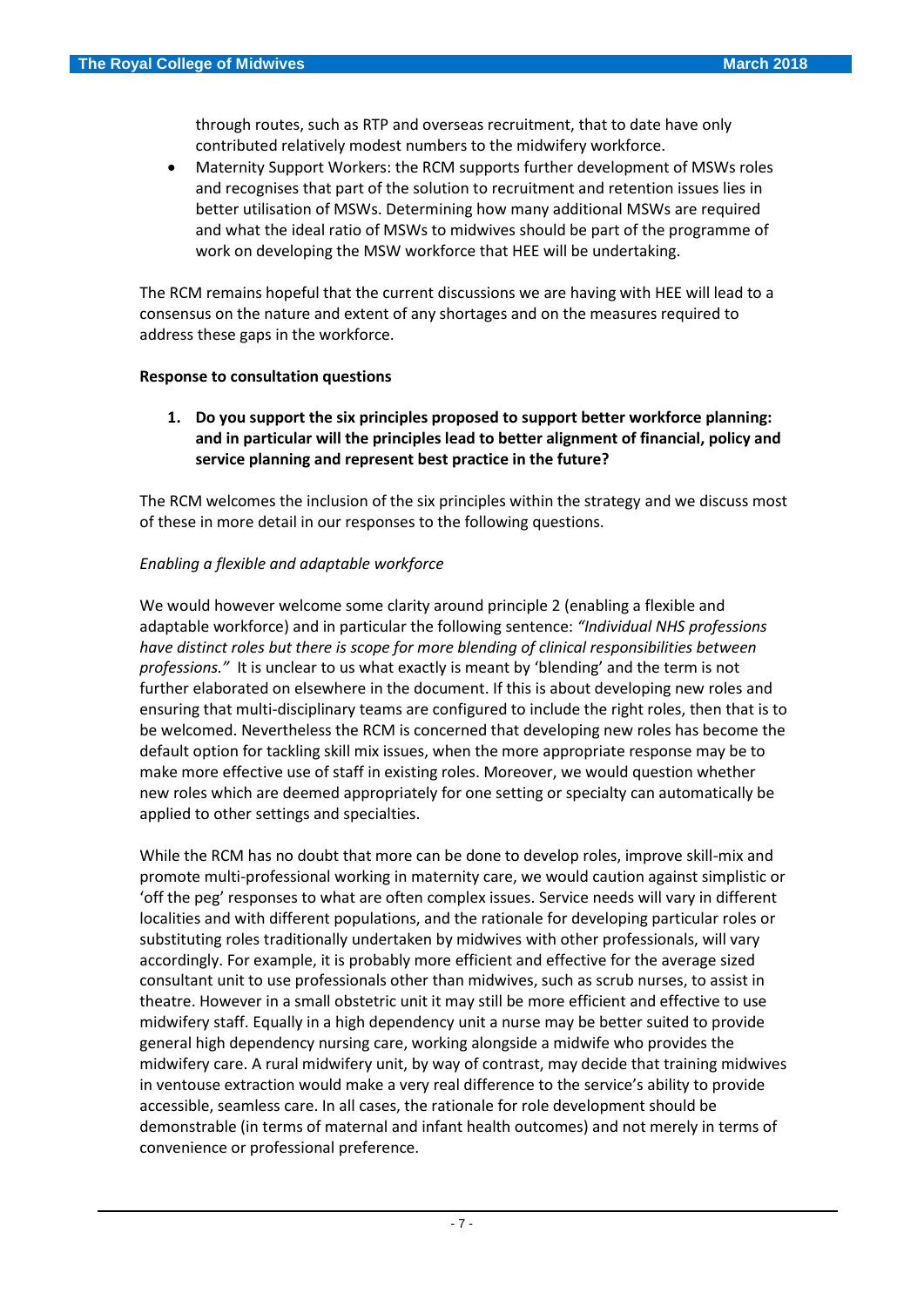The RCM supports some midwives wishing to develop particular skills in order to sustain continuity of carer, allow more women to benefit from midwifery care at home or in midwifery units or otherwise to improve the care available to women and their babies. Good examples of this are perineal repair, cannulation, examination of the newborn and undertaking the six-week postnatal examination. We do not however endorse the extension of the midwife's role into obstetric, nursing or other spheres of practice where this does not demonstrably improve the quality of, or access to, midwifery expertise. NHS organisations may wish to maximise the flexibility of their workforce, but it is not acceptable to permanently alter midwifery roles to compensate for staffing shortages or changes in doctors' roles (for example, by routinely requiring midwives to assist in caesarean sections).

This kind of response does not resolve the fundamental problem of medical shortages but merely moves the problem onto another profession. Equally, while the RCM appreciates that many midwives may wish to acquire obstetric skills, this needs to be balanced with the value of sustaining the midwifery model of care.

Accordingly, any work to review the skill mix in maternity must be focused on ensuring that women still receive care that is holistic as opposed to task orientated. Other staff can and should be employed in support roles if this leads to greater efficiency, and appropriately educated staff may undertake delegated roles again if this does not undermine the basic principle of women receiving the bulk of their care from an appropriately qualified professional whom they know and trust.

When it comes to assessing the scope for a role in midwifery similar to that of the nursing associate, the first question that arises is whether the workforce challenges facing general nursing are the same as the workforce challenges facing midwifery? And supplementary to that, are solutions that work for general nursing easily transferable to and/or appropriate for midwifery?

Midwifery is a separate and distinct profession to nursing and the role of the practitioner is very different in relation to care provided. Midwifery is very much relationship rather than task or intervention based care. It has its biggest impact on outcomes where midwives are able to provide consistent care over the continuum of antenatal, intrapartum and postnatal care.

Furthermore, midwifery is defined in EU and UK legislation and only a midwife (or doctor) may attend a woman in childbirth. Practically this means that midwives make autonomous decisions without reference to a medical practitioner throughout the pregnancy continuum and that they take full responsibility for their decision making.

The interdependent and interlinked relationship between midwives and MSWs is now reflected in the current practice in maternity units; it does not follow, however, that a higher level of care role would further enhance that relationship. Skills for Health are currently reviewing the MSW level 3 Apprenticeship pathway and we would recommend assessing how this affects workforce planning before moving to create another role. Rather than create an additional role, the RCM believes it would be preferable to put energy and commitment into adapting the principles set out for nursing associate roles, for the existing MSW roles. This would not only increase their productivity and contribution but would also demonstrate a real commitment to developing this element of the NHS workforce.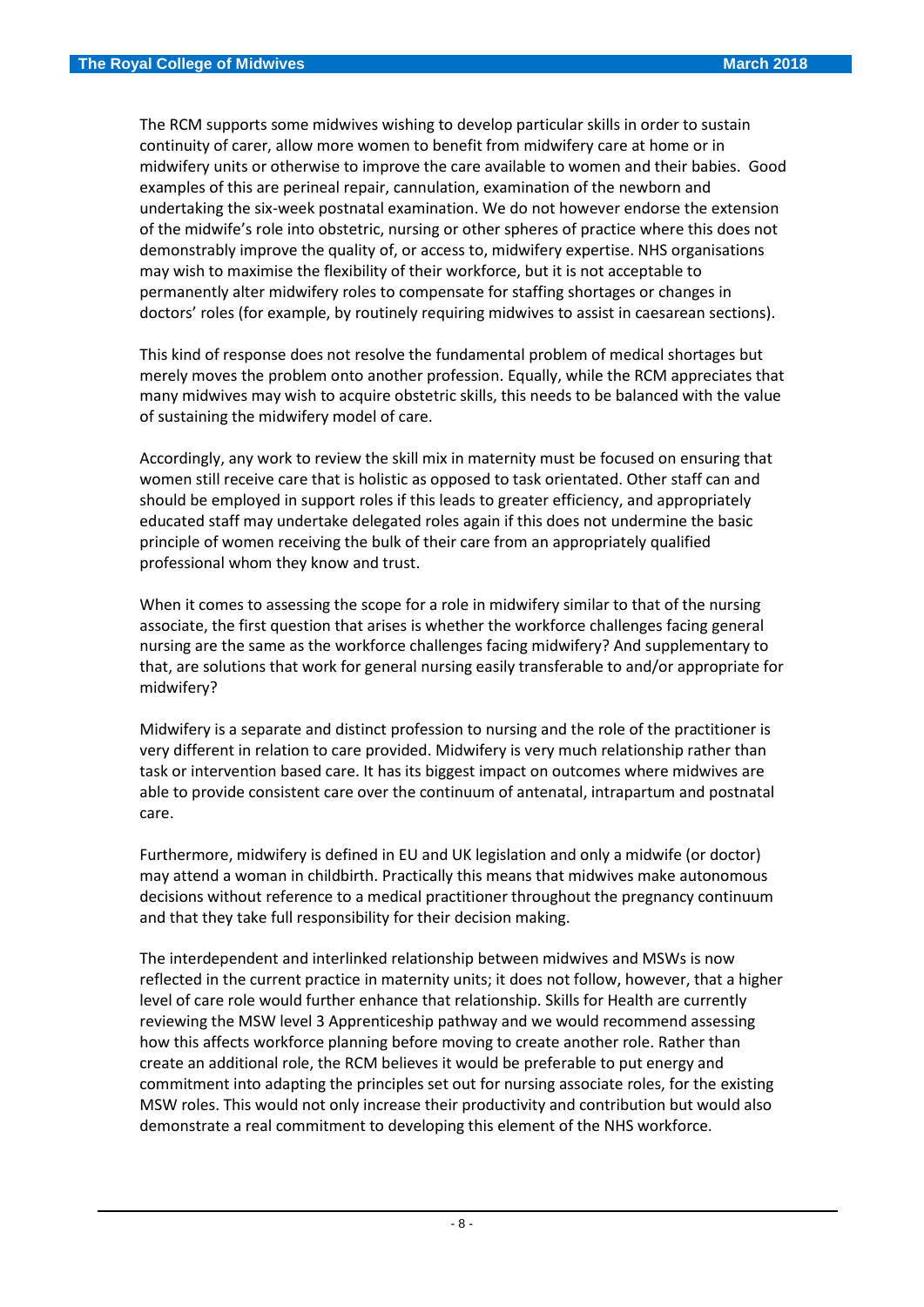A similar logic applies to current discussions about the need for an Advanced Practitioner role in general nursing. In midwifery this role already exists – it is called Consultant Midwife and fulfils the need for an experienced clinical expert with a wider sphere of practice. Consultant Midwives make an enormous difference to the clinical leadership, practice development and clinical research within units as well as being the catalysts for change and improvement, often around specialist roles. What maternity services need is more Consultant Midwives, not another new Advanced Practitioner role.

## *Aligning workforce planning with financial, policy and service planning*

The RCM welcomes the recognition within the strategy of the need to better align workforce planning with financial, policy and service planning. This alignment needs to be balanced in a way that ensures that all the different planning elements are accorded equal consideration. Our concern has been that with current funding constraints, financial planning has effectively trumped quality and safety because employers have based their workforce requirements on what can be afforded rather than what service users need.

In March 2017, the RCM conducted a freedom of information request with NHS trusts in England about the extent to which they were implementing the NICE safe staffing guideline for midwives working in maternity settings. What was apparent from the responses to the FOI was that where trusts have conducted a proper assessment of their staffing needs, that trust boards have generally been receptive to requests to recruit more midwives and/or MSWs. This indicates that where robust workforce planning is undertaken that it is highlighting differences between the staffing establishments that have been set according to available funding and the staffing requirements identified by the workforce planning tool.

It is also important to ensure that the workforce implications of all policy decisions and service reorganisations are properly thought through. Policy decisions taken in isolation from workforce considerations can lead to unintended consequences. For example, in the absence of an overarching workforce strategy, the implementation of recruitment drives for particular professional groups (health visitors five years ago, sonographers now) has resulted in the effective poaching of midwives, thereby exacerbating existing staffing shortages. We hope that by better aligning workforce planning with other elements of planning, there will be an end to 'robbing Peter to pay Paul'.

## **2. What measures are needed to secure the staff the system needs for the future; and how can actions already underway be made more effective?**

#### *Demands on the midwifery workforce*

It is important to emphasise the need that there is for more midwives.

In the four most recent years for which the Office for National Statistics has released figures, the number of live births in England was: 664,517 in 2013; 661,496 in 2014; 664,399 in 2015; and 663,157 in 2016. This is up 100,000 on the number born in 2001. Based on the latest birth figures, the RCM estimates that the NHS in England is short of around 3,500 full-time midwives.

The complexity of the midwife's workload exacerbates this problem. Modelling by NHS Improvement on the maternity pathway tariffs has identified a significant increase in the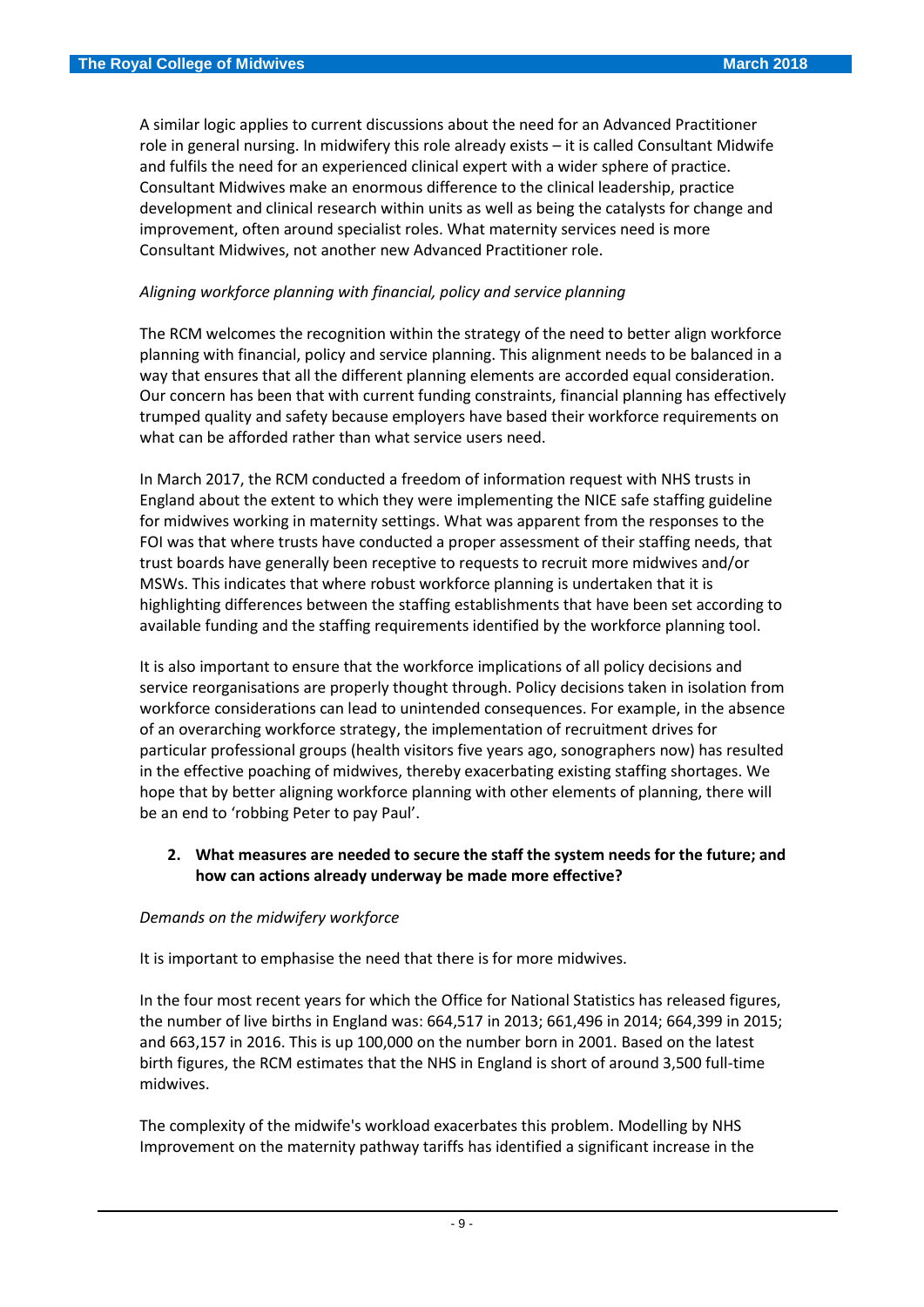number of women allocated to the intermediate and intensive antenatal pathways since 2013 because of their health needs. These pathways require more midwifery time and skills.

In October 2017, for all women for whom height and weight were recorded at their booking appointment, 48% were either overweight (27%) or obese (21%). This was one point higher than the number whose weight was recorded as being in the normal range (47%). This is very slightly higher than the first month for which figures were published, March 2016, when 46% were overweight (26%) or obese (20%). These rates have remained stubbornly high.

Like obesity, smoking prevalence has been consistent too. In March 2016, amongst women whose smoking status was recorded at their booking appointment, 12% were smokers; in October 2017, it was 11%.

Women with greater health needs, including those who are obese and/or smokers, will require more care and support. Higher BMI scores and rates of smoking prevalence increase still further the demands placed on the service.

One big impact of these pressures and the shortage of midwives has been the amount the NHS in England is spending on short-term solutions, like agency and bank midwives and those working overtime. This amount rose 20% between 2015 and 2016, from £72.7m to £87.3m, according to an RCM report based on figures obtained under the Freedom of Information (FOI) Act<sup>2</sup>.

#### *Midwifery workforce supply*

 $\overline{\phantom{a}}$ 

Whilst pressures on the service remain, the midwifery profession is ageing. Between October 2010 and October 2017, the proportion of NHS midwives in England aged 50 or above rose from 27.9 % to 31.6 %, according to NHS Digital. With many now fast approaching retirement - 1,162 were in their sixties or seventies by 2017 - we need to replace these older, typically more experienced midwives with new midwives in good time, so that their replacements are able to build up their level of experience before their older colleagues leave the profession.

It is important to note that in September 2017, in the NHS in England, there were 1,388 midwives who had a nationality recorded as being from one of the 27 other EU member states, according to NHS Digital. This constituted the equivalent of 1,219 full-time midwives. Despite warm words, these individuals do not yet have legal certainty about their continuing right to live and work in the UK. Whilst December 2017's Joint Report between the UK Government and the European Union set out a plan for them to acquire "settled status" or at least to be on a pathway to securing it, this could still not materialise if talks collapse and there is no exit deal. In any event, post-Brexit, these midwives will be free to leave the UK, but the route through which future EU midwives can replace them will almost certainly be harder than now.

EU-trained midwives may also simply not want to come to a country if they have been made to feel unwelcome by the vote to leave the EU in June 2016. Indeed, the latest figures from the Nursing and Midwifery Council (NMC) show that in the 12 months to September 2017, whilst just 51 EU-trained midwives joined the register as a midwife, 237 left the register - a net loss of 186 registered midwives able to work in the NHS in the UK.

 $2$  RCM (2017) Agency, Bank and Overtime Spending in Maternity Units in 2016 <https://www.rcm.org.uk/tags/agency-spending>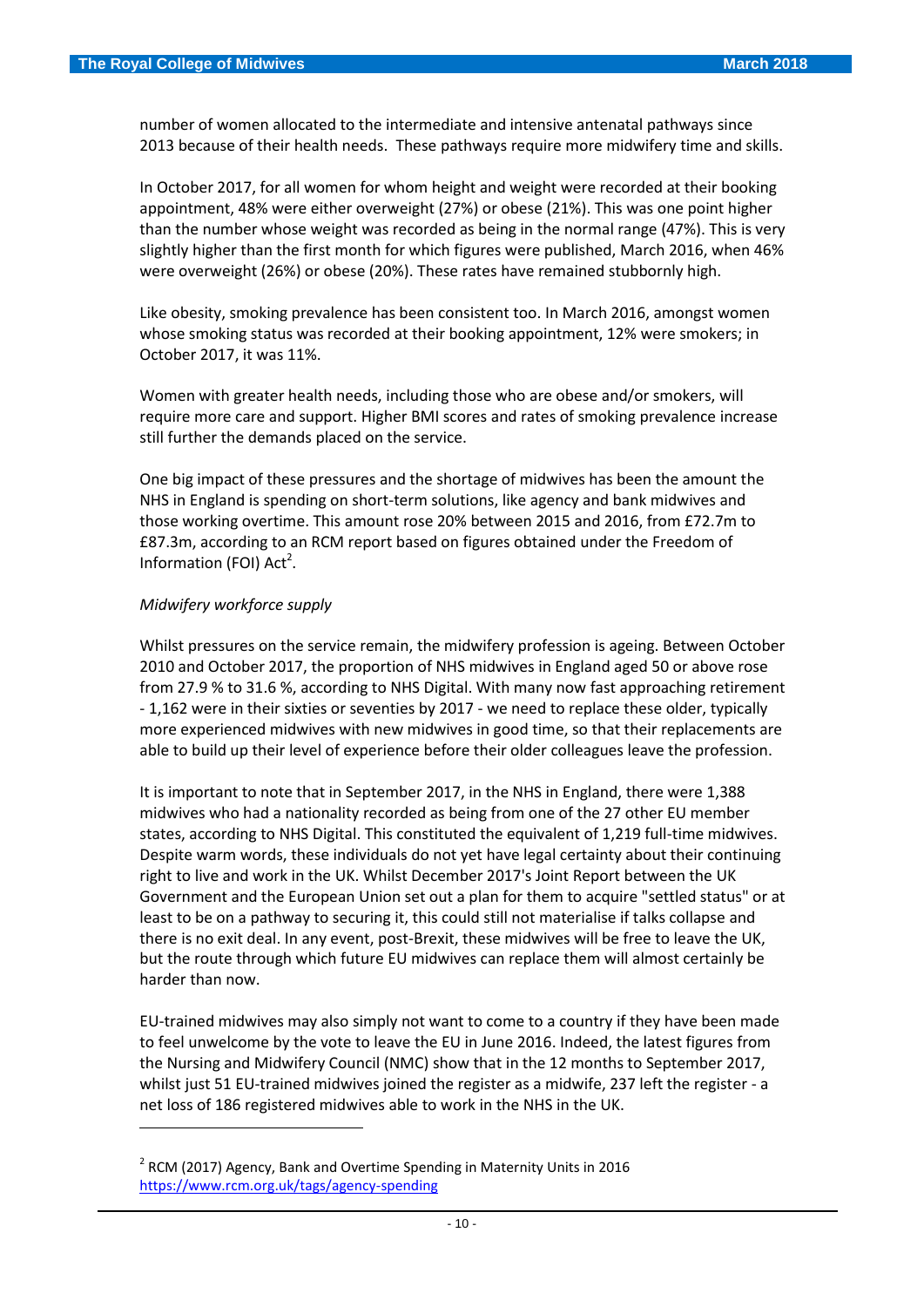The good news in terms of addressing this lack of midwives is that there is no shortage of people wanting to be midwifery students. Figures from UCAS show that in 2017, 14,625 people applied to midwifery courses in England, with 2,605 accepted. There is clearly scope to expanding the number of places on traditional midwifery courses.

The scale of the need to bring new midwives into the profession is illustrated by comparing the number of new students each year with the net effect on the workforce. Despite around 2,500 starting their midwifery studies each autumn, in the most recent 12-month period (the year to November 2017) figures from NHS Digital show that the full time equivalent NHS midwifery workforce in England rose by just 219. So, the number by which the workforce is rising is less than a tenth of the input into our universities.

#### *Recruitment and retention solutions*

What is to be done? What improvements could ameliorate the current situation? There are many actions that can be taken without the need to undertake lengthy reform of routes into the profession.

It has become clear to the RCM through surveys we have conducted that the lack of availability of flexible working options contributes to midwives deciding to leave the profession. This is felt most keenly by midwives in the 35-44 age bracket, often juggling the demands of parenthood and the care needs of elderly parents.

Our 2017 survey of heads of midwifery (HOMs) found that:

- 85% of HOMs found accommodating requests to reduce the number of night shifts difficult or very difficult;
- 88% of HOMs found accommodating requests to reduce the number of weekends difficult or very difficult; and,
- 91% of HOMs found accommodating requests to fix their shifts (i.e. no rotation of shifts) difficult or very difficult.

A 2016 survey of midwives who had either left midwifery or were considering leaving midwifery found that:

- 76% of midwives who had left would be very or quite likely to return if there were opportunities to work flexibly; and
- 70% of midwives who are considering leaving midwifery would be very or quite likely to stay if there were opportunities to work flexibly.

Our recommendation is for the NHS to be more open to flexible working. Whilst this can be challenging for a service already short-staffed, inflexibility only threatens to make the situation worse by encouraging those in post to leave and discouraging those who have left to re-join.

The RCM is also firmly of the view that midwives and MSWs, as well as other NHS professionals, need and deserve a pay rise. By 2017, the value of a typical midwife's pay had fallen by over £6,600 compared to 2010; and 94% of HOMs responding to a 2017 RCM survey said that pay restraint had had a negative impact on both morale and motivation in their maternity unit. Additionally, in our 2016 survey of those who had left midwifery or were thinking of leaving midwifery, 80% said that better pay would encourage then to stay in the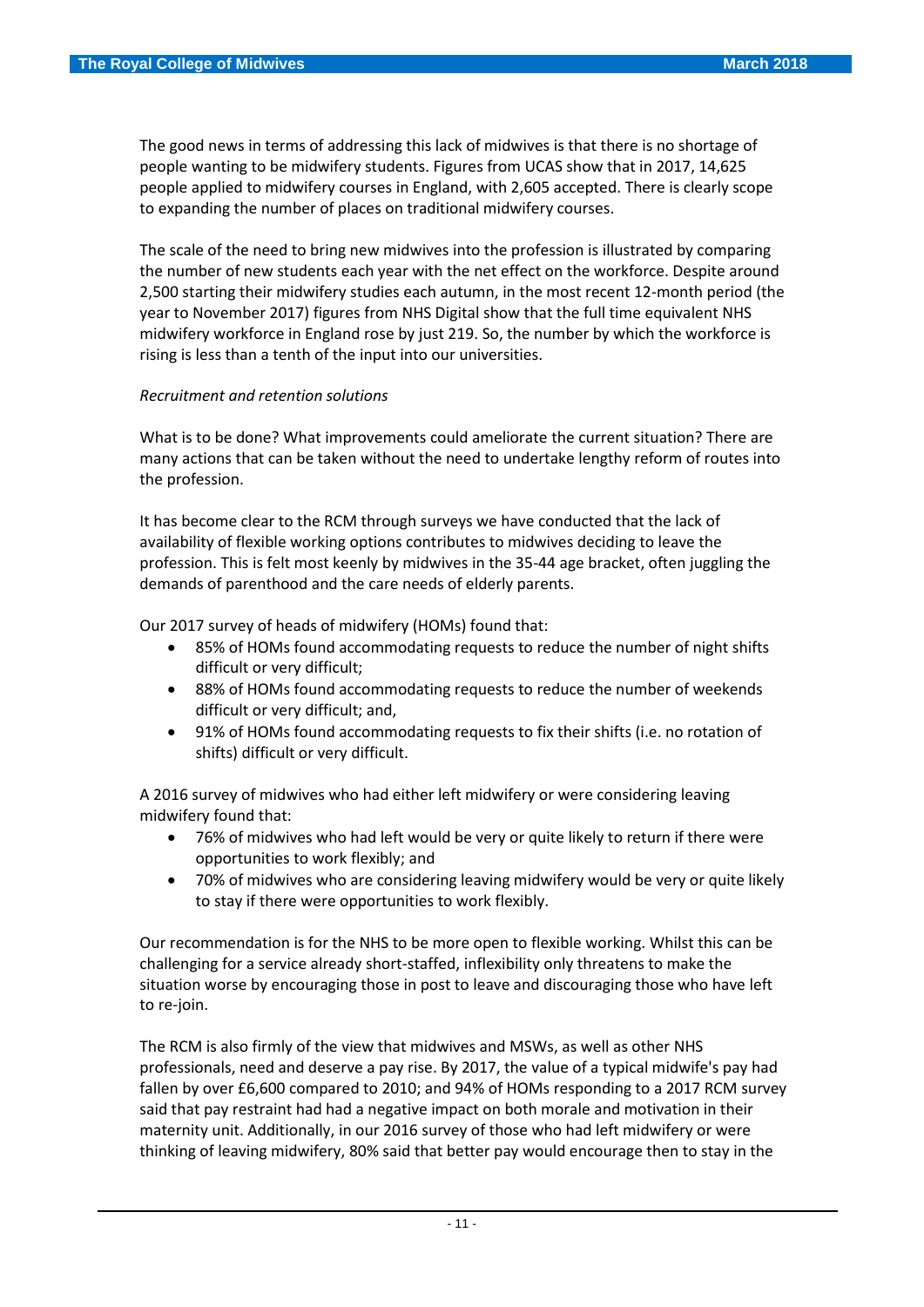profession. It has the potential to be a key intervention to staunch the loss of midwives from the NHS.

In the evidence the RCM presented to the independent NHS Pay Review Body, we argued that it is clear from the current and growing staffing crisis in midwifery that the numbers of new recruits and student places must increase. The pay structure and annual uplift that we see for 2018/19 must be good enough to attract new staff into the NHS and students into viewing the NHS as an attractive career option.

We are therefore pleased to report that the RCM and other health unions have agreed in principle a three year pay package with the Government for NHS staff on the AfC pay structure. This framework agreement will result in staff receiving a minimum increase of 6.5% during this period, with many seeing their pay increase by between 9% and 29%. There will also be quicker progression through the pay bands as these have been shortened and overlaps between pay bands have also been removed, resulting in better starting salaries. Crucially, this agreement will be fully funded by the Government and will not come out of existing NHS funding.

The RCM is also pleased that the agreement includes recognition of the need to care for NHS staff, with a commitment to improve productivity through greater emphasis on staff health and wellbeing.

We believe that this agreement sends out a positive message and represents both a start to valuing the contribution of NHS staff and a good basis for improving the recruitment and retention of midwives and MSWs. The RCM will now be consulting our members on the agreement with a recommendation that they accept it.

There are other interventions that have the potential to ensure staff are used more efficiently. It is sensible to focus on how midwives' time is spent rather than just how many midwives the NHS employs.

Take, for example, the issue of where women give birth. The more births that take place outside of obstetric units, the fewer the number of medical interventions that occur and the number of midwives needed reduces. Whilst the number of women who need to give birth in an obstetric unit is increasing, the proportion of women who do so (86% according to the NMPA audit<sup>3</sup>) includes a significant number of women who would be suitable to give birth at home or in midwifery-led facilities. Moreover, evidence from a study by the NCT and Women's Institute<sup>4</sup> indicates that when it comes to place of birth, women whose first choice is to birth in an obstetric unit are far more likely to do so than women who have chosen to give birth at home or in a midwife-led unit which, per birth, are cheaper and on average provide women with better experiences of care. So in our view there is significant scope to encourage more women to give birth in non-obstetric settings, such as in midwife-led units. Additionally, providing a full-spectrum maternity service, e.g. choice of birth in an obstetric unit, midwife-led unit, or at home, as well as antenatal and postnatal care offered in the community, would allow midwives to work in the setting that suits them best, whilst offering

**.** 

 $3$  NationalMaternity and Perinatal Audit (2017) Clinical report 2017 <http://www.maternityaudit.org.uk/pages/home>

<sup>4</sup> NCT/NfWI (2013) Support Overdue: Women's experience of maternity services [https://www.nct.org.uk/press-release/wi-and-nct-report-finds-women-unsupported-and-midwives](https://www.nct.org.uk/press-release/wi-and-nct-report-finds-women-unsupported-and-midwives-pushed-their-limits)[pushed-their-limits](https://www.nct.org.uk/press-release/wi-and-nct-report-finds-women-unsupported-and-midwives-pushed-their-limits)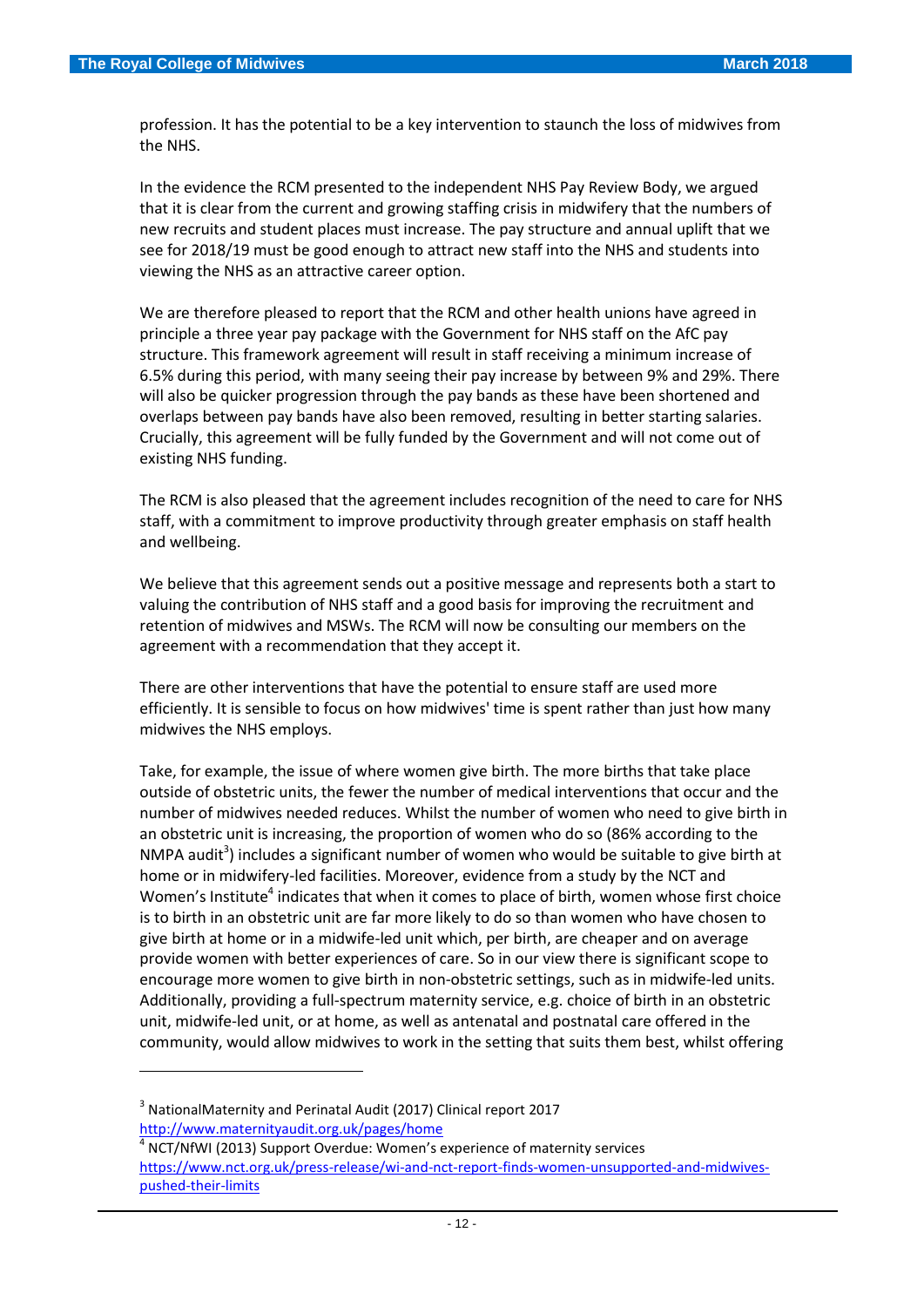women greater choice over their care. This is more likely to keep them happy and keep them working in the NHS.

Additionally, the NHS should look at some of the work that midwives currently undertake and whether it would be better done by other staff. We have previously referred in this response to ways in which MSWs can be deployed to free up midwifery time through, for example, providing advice and guidance on staying healthy during pregnancy or supporting midwives as the second person at the homebirth.

There is much discussion across the NHS about the potential expansion of apprenticeships as one way that organisations can grow their own local workforce, while also allowing people to gain skills and experience in order to progress their careers. However the current framework for midwifery education effectively precludes apprenticeships from being a helpful development within midwifery. Not only are all candidates for midwifery education required to have completed 12 years of secondary education, but there is no accreditation for prior learning in midwifery.

Moreover, a curriculum for midwifery apprenticeships cannot be drawn up until the current review of the wider midwifery curriculum is concluded by the NMC. It is only once that is finished, the apprenticeship curriculum is created, and at least one consortium of employers steps forward to take the idea forward that we can progress this route. Even in the best case scenario, this is some way off. So MSWs or others who have achieved a foundation health degree, still need to undertake a full midwifery education programme.

RTP courses represent another route (back) into midwifery, for those who have been midwives previously but have been out of practice for some time. However the present reality is that very few midwives are coming back into the workforce via RTP programmes. The RCM conducted an FOI survey of UK higher education institutions (HEIs) looking at the 2015/16 academic year and found that out of a total of 7,944 individuals at some point of their midwifery studies across the 47 HEIs that responded, there were just 41 RTP students in nine universities, equivalent to around 0.5%of all students. The principal barrier to opening up RTP to more applicants would appear to be the difficulty that former midwives encounter in securing clinical placements. It may be worth looking again at RTP and its potential, but as of now it is not providing a significant route into the midwifery workforce.

## **3. How can we ensure the system more effectively trains, educates and invests in the new and current workforce?**

#### *Pre-registration midwifery education*

The draft workforce document currently makes no reference to midwifery education and HEE will need to factor in the new proficiencies for qualified midwives and requirements for midwifery education providers when these are published by the NMC in January 2020. In setting the scene for the future education of the maternity workforce, our report of the RCM/RCOG colloquium on the implications of the Lancet Series on Midwifery may be of interest as it touches on a number of issues raised already in our response<sup>5</sup>.

5

**.** 

[https://www.rcm.org.uk/sites/default/files/Implications%20for%20the%20UK%20of%20The%20Lance](https://www.rcm.org.uk/sites/default/files/Implications%20for%20the%20UK%20of%20The%20Lancet%20Series%20on%20Midwifery%20A4%2036pp%202016_3.pdf) [t%20Series%20on%20Midwifery%20A4%2036pp%202016\\_3.pdf](https://www.rcm.org.uk/sites/default/files/Implications%20for%20the%20UK%20of%20The%20Lancet%20Series%20on%20Midwifery%20A4%2036pp%202016_3.pdf)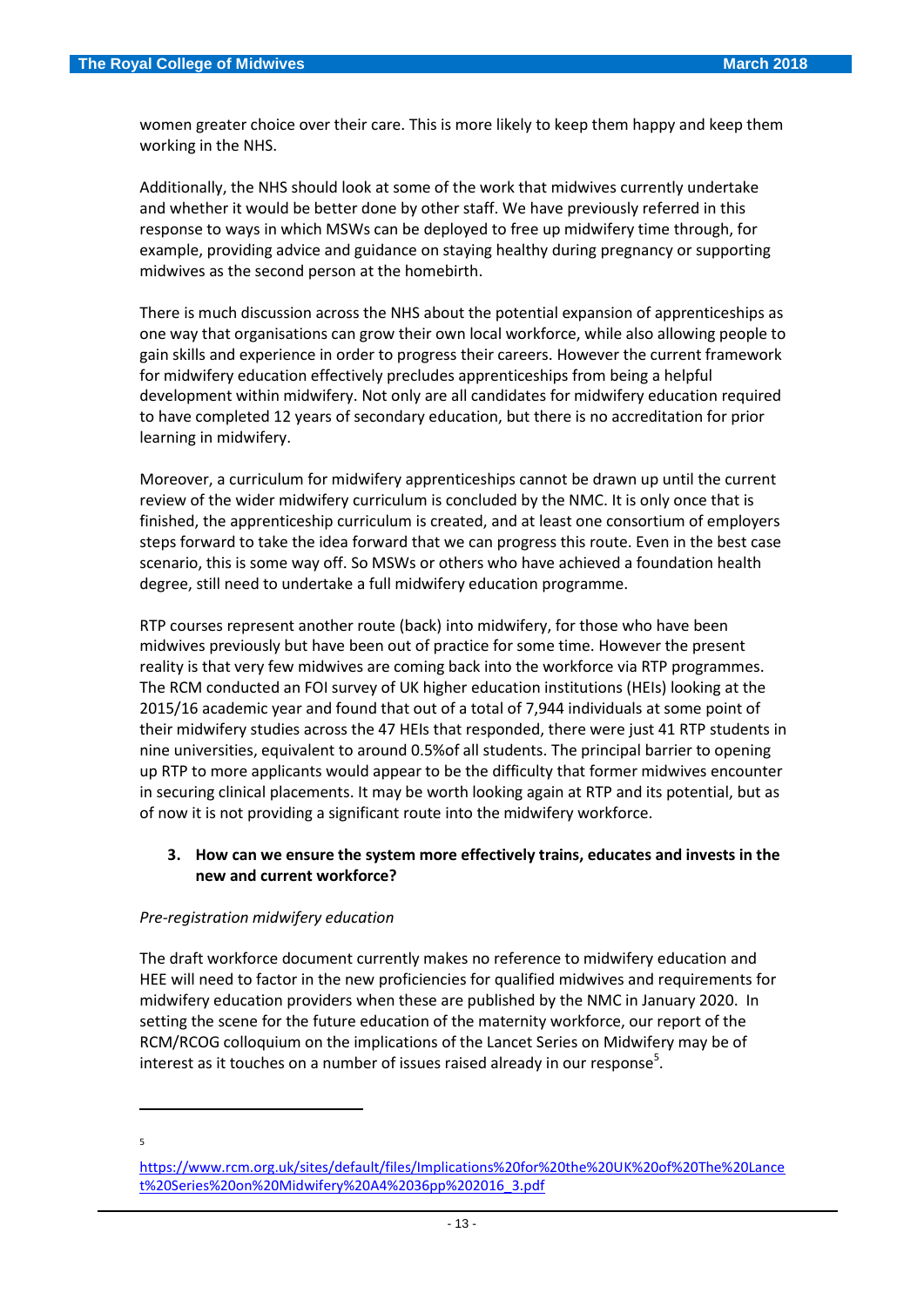$\overline{\phantom{a}}$ 

As part of the review of the current standards work the NMC has held a series of listening events during 2017/early 2018 with the profession, members of the public including maternity service users and others with an interest in the maternity services. The RCM has also been a member of the NMC Thought Leadership Group and the debates have been wide ranging. Of particular note in these early discussions is the use of the Lancet series on midwifery as a framework for the development of the new proficiencies as well as the challenges posed by the length of the programme. The increasing expansion of the midwife's role has meant that whilst midwives may be competent at the end of the programme they lack experience particularly with regard to leadership, management, provision of complex care and decision making. Early discussions have raised the issue of either extending the programme to four years as is the case in a number of European and Scandinavian countries or alternatively adopting the medical model by having a foundation year following initial qualification and registration, with UK-wide post-registration education and training requirements set by the regulator.

## *Availability and funding of post-graduate pre-registration midwifery education*

New regulations have recently been announced by the DH and HEE in relation to the future funding of post-graduate pre-registration education and training for nurses, midwives and AHPs in England. Currently one of the routes into midwifery is via a post-registration programme for those who are adult nurses on the NMC register (minimum 18 months/3000 hours full time, this equates to an 80 week programme in the UK). Up until now these students have been supported through not having to pay course fees and have a salary replacement equivalent in most cases to entry level Band 5. New arrangements recently announced by HEE include a requirement that nurses wishing to undertake midwifery as a second qualification will have to apply for a student loan. Whilst they may also be eligible for a 'training grant' to compensate for the loss of salary, the mechanism for accessing this is unclear and we have had to seek clarification from HEE with regard to this arrangement. However, given the financial circumstances of nurses and midwives referred to earlier, qualified nurses are unlikely to burden themselves with significant loans of this nature which may be in addition to a pre-existing loan. The resultant fall in applications, as has been seen with the three year programme following the introduction of student loans, is likely to contribute to further loss of viable programmes in England and a drop in post-registration student midwife numbers. Ultimately, this will impact on the number of student midwives exiting programmes in any one year thus further depleting the workforce  $-$  it is not evident from the workforce predictions outlined by HEE in the strategy that this has been factored in.

#### *Availability and funding of post-registration education and training/CPD*

The RCM is particularly concerned about the impact of the cuts on CPD funding for nurses, midwives and AHPS. For 2016/17 this funding in England has been the subject of cuts of up to 45%, often without much warning and with little evidence of strategic planning at national level whilst funding for postgraduate medical education has continued to be protected<sup>6</sup>. We are in agreement with the Council of Deans of Health findings and recommendations.

With regard to CPD in maternity settings HOMs report that they struggle to identify the post registration education and training budget for the trust and how this can be accessed. BabyLifeline collaborated with the University of Hull to investigate training in maternity

<sup>6</sup> [https://www.councilofdeans.org.uk/wp-content/uploads/2016/09/19092016-A-False-Economy-CPD](https://www.councilofdeans.org.uk/wp-content/uploads/2016/09/19092016-A-False-Economy-CPD-cuts-in-England-2016-17-.pdf)[cuts-in-England-2016-17-.pdf](https://www.councilofdeans.org.uk/wp-content/uploads/2016/09/19092016-A-False-Economy-CPD-cuts-in-England-2016-17-.pdf)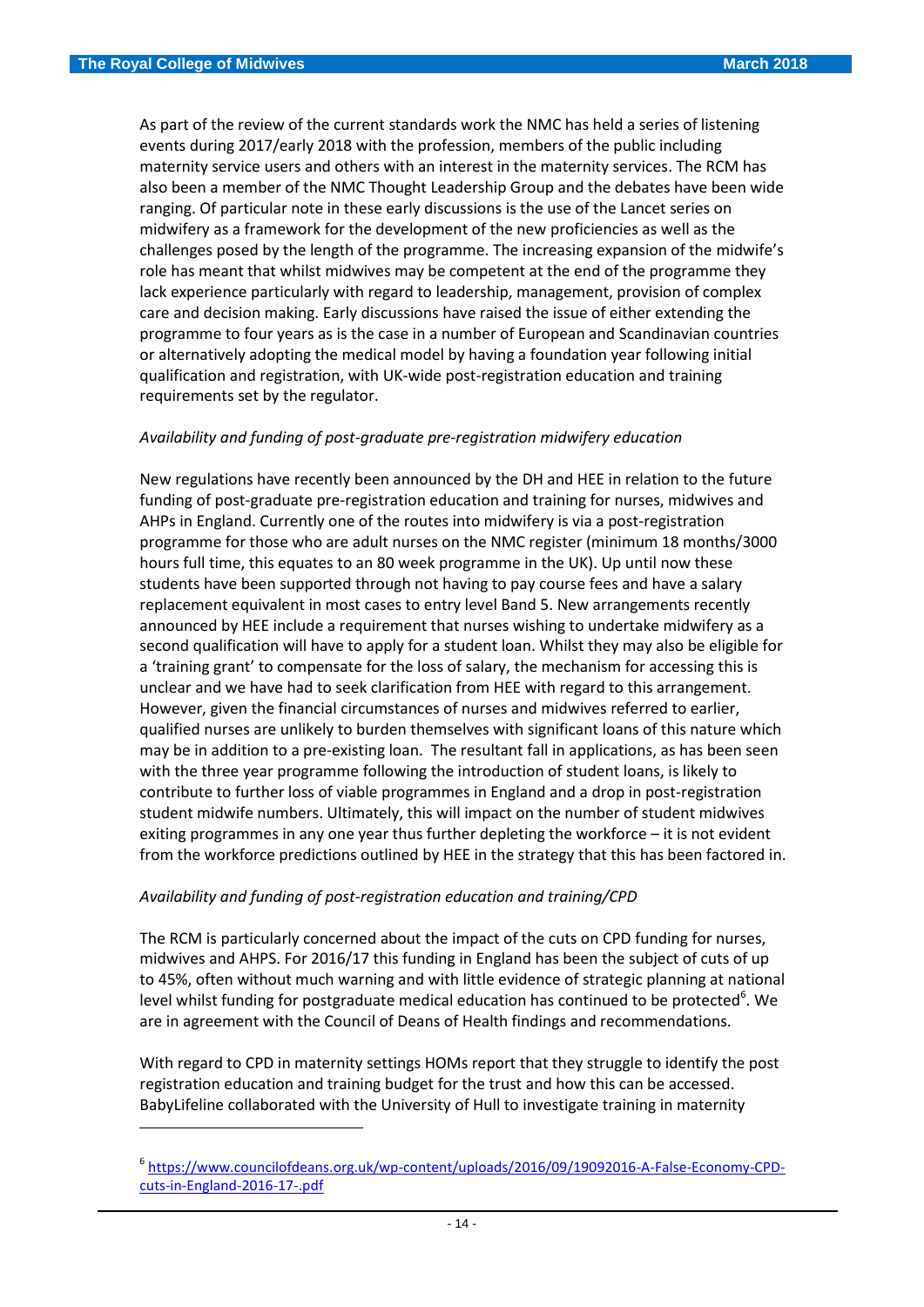1

settings provided by trusts in England. A report of their findings was published in October  $2016^7$ .

Of the 125 trusts who responded:

- Over half of trusts provided 4 days or less of in-house mandatory maternity training every year, with evaluation of training programmes often being poor or non-existent.
- There was no consistency between trusts in relation to which areas of maternity care are classed as requiring 'mandatory' training.
- Only 50 trusts identified newborn screening as part of their CPD training programme.
- Less than a quarter of trusts highlighted teamwork and communication in obstetric emergencies as being part of mandatory training.
- Training was delivered in different ways from trust to trust, with no clear standardisation of topics, duration of training, method of delivery, frequency or assessment.

Medical colleagues' mandatory training is aligned to foundation year training requirements, but there is no sensible, equivalent approach for mandatory midwifery training. Given that midwives and obstetricians work closely alongside each other in maternity units and care for women within a multi-disciplinary team approach, this is particularly unfortunate. The RCM is aware that, following the publication of the Morecambe Bay Investigation<sup>8</sup>, that there has been an increase in multidisciplinary training both for students and newly qualified midwives. However this is often focused on skills and drills and dealing with emergencies. What has become increasingly apparent is the role that human factors and situational awareness have to play on a daily basis in assuring the quality and safety of care in maternity settings, particularly in the labour ward environment.

There are new, beneficial, innovative learning and teaching methodologies including gamification, e-learning, use of simulation labs and QI science within maternity settings. However, there remains the fundamental problem of variability in the access, funding and protected time to engage in these activities within trusts in England.

# **4. What more can be done to ensure all staff, starting from the lowest paid, see a valid and attractive career in the NHS, with identifiable paths and multiple points of entry and choice?**

Aside from the issues we have identified in response to question 3, the career structure for all staff needs to focus on four main areas of practice: clinical, managerial, education and research. The later two areas are particularly poorly addressed except where trusts are linked to Academic Health Science Centres. We would like to see more opportunities for staff to be supported in undertaking a clinical academic career or one in education and the creation of joint appointments with trusts and HEIs. Again there is variation in relation to the education and research opportunities available to medical practitioners in contrast to nurses, midwives and AHPs. We have also identified limitations in access to leadership education and training opportunities and access to senior 'nursing' positions within trusts. For example, the person who is the Director of Nursing within a trust and has responsibility for midwifery and

<sup>&</sup>lt;sup>7</sup> [http://babylifeline.org.uk/home/wp-content/uploads/2017/06/BBL-The-Training-Gap-FINAL](http://babylifeline.org.uk/home/wp-content/uploads/2017/06/BBL-The-Training-Gap-FINAL-report.pdf)[report.pdf.](http://babylifeline.org.uk/home/wp-content/uploads/2017/06/BBL-The-Training-Gap-FINAL-report.pdf) See also the infographic [http://babylifeline.org.uk/home/wp](http://babylifeline.org.uk/home/wp-content/uploads/2017/06/Mind-the-gap-Infographic-web-May-17.pdf)[content/uploads/2017/06/Mind-the-gap-Infographic-web-May-17.pdf](http://babylifeline.org.uk/home/wp-content/uploads/2017/06/Mind-the-gap-Infographic-web-May-17.pdf) 8 <https://www.gov.uk/government/organisations/morecambe-bay-investigation>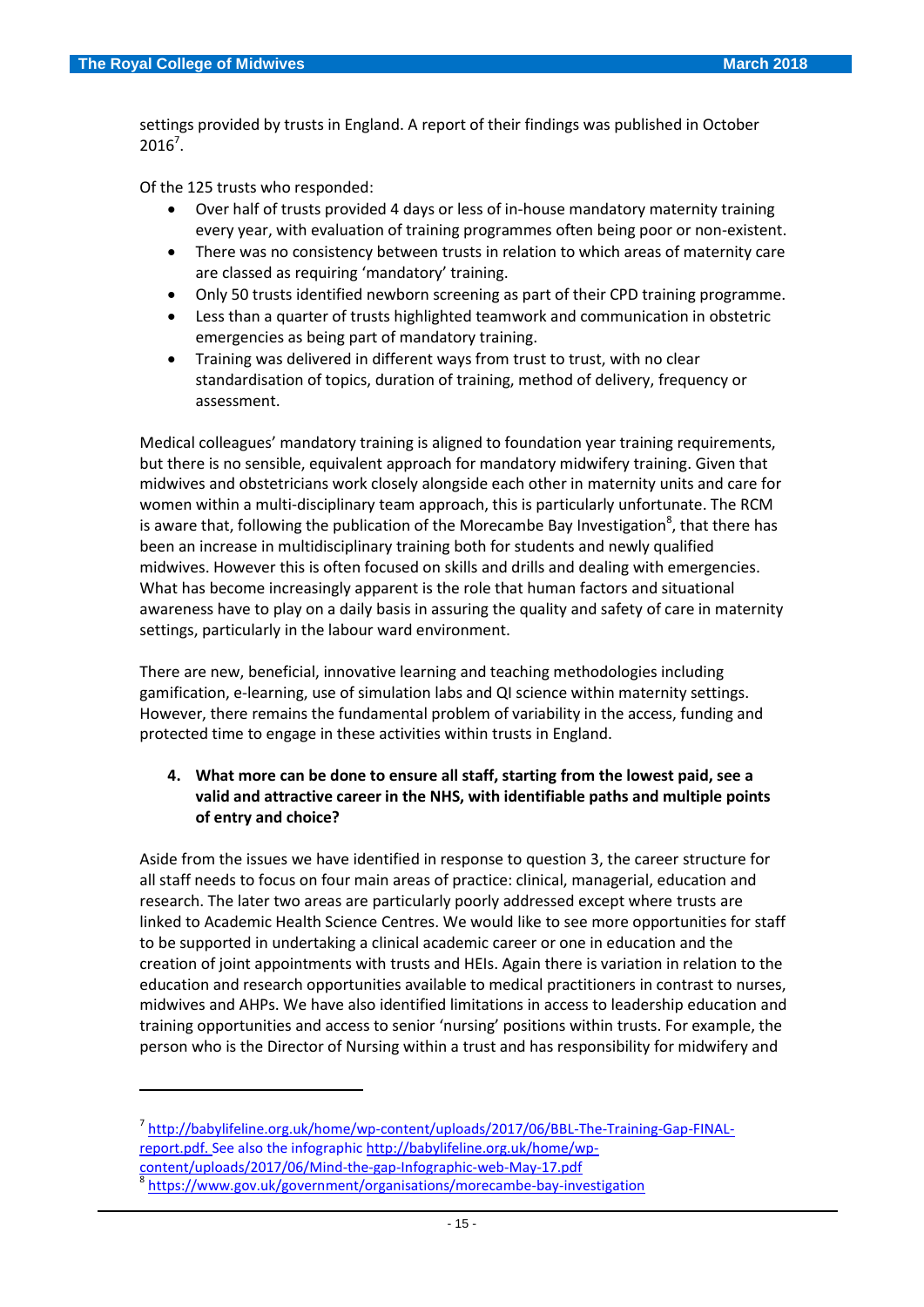allied health is often required to be nurse but not a midwife or AHP thus creating a 'glass ceiling' for those professions. We are currently developing a career framework for midwifery and maternity support workers roles; as part of this we are recommending that every trust has in place a Director of Midwifery equivalent to a Director of Nursing. This would not only improve the quality of care provided to women and their families but also raise the profile and accountability of the profession.

We are unclear as to why there is a particular emphasis on reforms to medical education given that the GMC has recently undertaken a review of the outcomes of medical education and training<sup>9</sup> and are due to publish a new version of the outcomes during 2018.

### **5. How can we better ensure the health system meets the needs and aspirations of all communities in England?**

To be able to provide a truly inclusive service and an NHS which treats all service users with respect, dignity and compassion, NHS workplaces need to be inclusive and the workforce needs to be treated with respect, dignity and compassion.

Investing in a diverse NHS workforce, one which ensures that NHS organisations recruit and retain a workforce that is representative of the communities that they serve, allows the NHS to deliver a more inclusive service and improve the quality and safety of care for service users.

In terms of recruitment, this means widening participation in education and careers in the midwifery profession to a wider section of the population. Unfortunately, the ending of the bursary for student midwives and its replacement with tuition fees and loans risks making the future midwifery workforce less, not more, representative of the communities that midwives serve. Prior to the removal of the bursary, there was wide participation and a varied demographic in relation to people embarking on midwifery programmes.

The RCM has obtained data from UCAS on the number of applications and acceptances to midwifery education providers in England, for the period 2013-17. This shows that whilst the number of applications to midwifery courses in England has fallen in every year since 2013, the introduction of self-funding has accelerated this decrease. So whereas applications fell by 4% in 2014, 9% in 2015 and 7% in 2016, total applications in 2017 decreased by a staggering 21%. To some extent this decline has been masked by the fact that the number of available training places during this period has remained relatively stable and for applicants this has significantly increased their chances of a successful application. Nevertheless the ratio of applicants to acceptances has fallen from 10:1 to 5.6:1 and, if this trend continues, will raise concerns about the available talent pool for midwifery programmes. It should also be noted that the drop in applications is most acute for applicants aged 21 and over (down by 45% between 2013 and 2017) with the result that most students on midwifery programmes for this year are school leavers rather than mature people from varied backgrounds who wish to either embark on a new career as a midwife or change careers. These trends are supported by anecdotal reports from our members who are designated Lead Midwives in Education in universities in England.

**.** 

<sup>&</sup>lt;sup>9</sup> [https://www.gmc-uk.org/education/undergraduate/undergrad\\_outcomes.asp](https://www.gmc-uk.org/education/undergraduate/undergrad_outcomes.asp)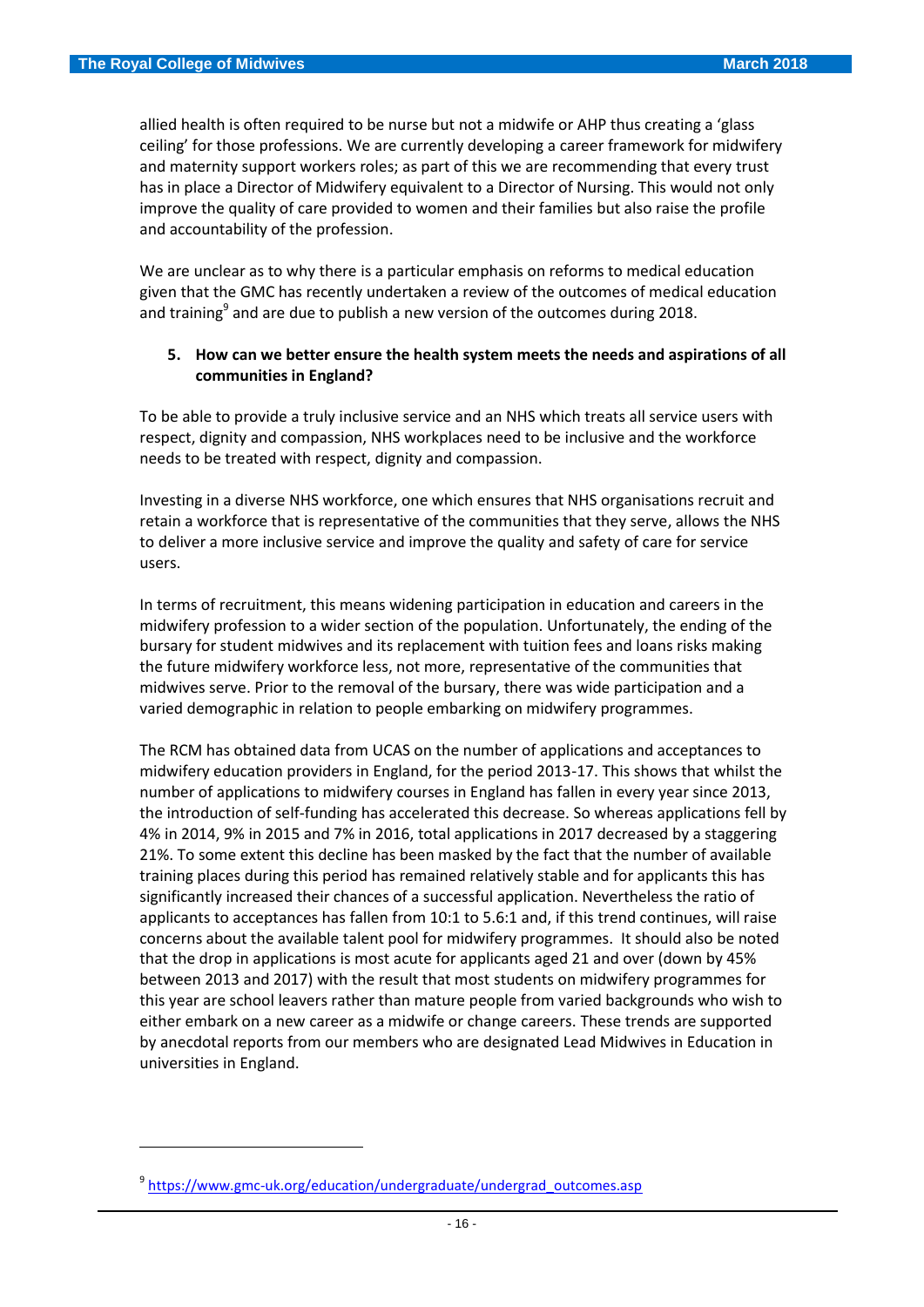$\overline{\phantom{a}}$ 

The evidence thus far confirms our view that this decision is fundamentally flawed; the RCM has continually warned the Government about the wide reaching implications of removing the student midwifery bursary given the existing crisis in our maternity services. We are particularly disappointed that the Government has ignored the advice of the RCM and other health unions and professional bodies to make any loans forgivable if students then go to work in the NHS.

In order to address this issue and provide a solution a number of education providers linked with NHS Employers to develop an apprenticeship standard for midwifery. Unfortunately, HEE and Skills for Health have decided that this work should be deferred until after the NMC have published the new pre-registration midwifery proficiencies in 2020. Whilst this is understandable, it does mean that there will be a delay in processing this work aside from the difficulties/confusion in relation to implementing health professional apprenticeships within the NHS, to which we have already referred.

Concerning retention, we must ensure that all sections of the workforce feel valued, able to progress in their career and to feel that they can give of their best. These are reasonable expectations and should be underpinned by equality and diversity policies. Since 99% of the midwifery workforce are women, it will be particularly important to ensure that policies relating to pregnancy and maternity rights, equal pay and flexible working are fully implemented, monitored and evaluated. Similar requirements will apply to older workers (more than half of midwives who are aged over 45), in respect of policies relating to, for example, shift working, access to training and development and retirement policies.

It is therefore of considerable concern that the NHS staff survey for 2017 records an increase in staff reporting that they experienced discrimination at work (from 11.8% in 2016 to 12.6% in 2017) and that fewer staff believe that their organisation provides equal opportunities for career progression or promotion (from 87.5% in 2013 to 84.2% in 2017). Ethnicity was cited as the most common grounds for discrimination and this accords with our own evidence of the experience of BME midwives and MSWs in the NHS. In particular, RCM analysis of the outcome of disciplinary proceedings in London<sup>10</sup> found that BME midwives were disproportionately more likely to face disciplinary action and far more likely to be dismissed than their white colleagues. Indeed, of the 38 midwives dismissed by London trusts between 2010 and 2015, 37 were from a BME background. This and other reports suggest there is discrimination in the NHS which must be tackled and stopped.

The NHS staff survey also highlighted that discrimination on the grounds of age or gender is increasing which is of particular concern for maternity services, given the demographic characteristics of the midwifery and MSW workforce. In this respect, it is worth noting that one of the principle reasons that midwives leave the NHS is because they are not granted opportunities to work flexibly. As we refer in our answer to question 2, HOMs have reported increased difficulty in accommodating requests to work flexibly or to reduce the number of shifts or unsocial hours worked.

The inability of the service to agree to requests to work flexibly is frustrating and demoralising for the very many midwives who have childcare and other caring commitments for whom opportunities to work flexibly are so important. This is also bad for retention and, we believe, a significant factor in the fall in the proportion of the midwifery workforce aged

 $10$  RCM (2016) BME midwives, disciplinary proceedings and the workplace race equality standard https://www.rcm.org.uk/equality-and-diversity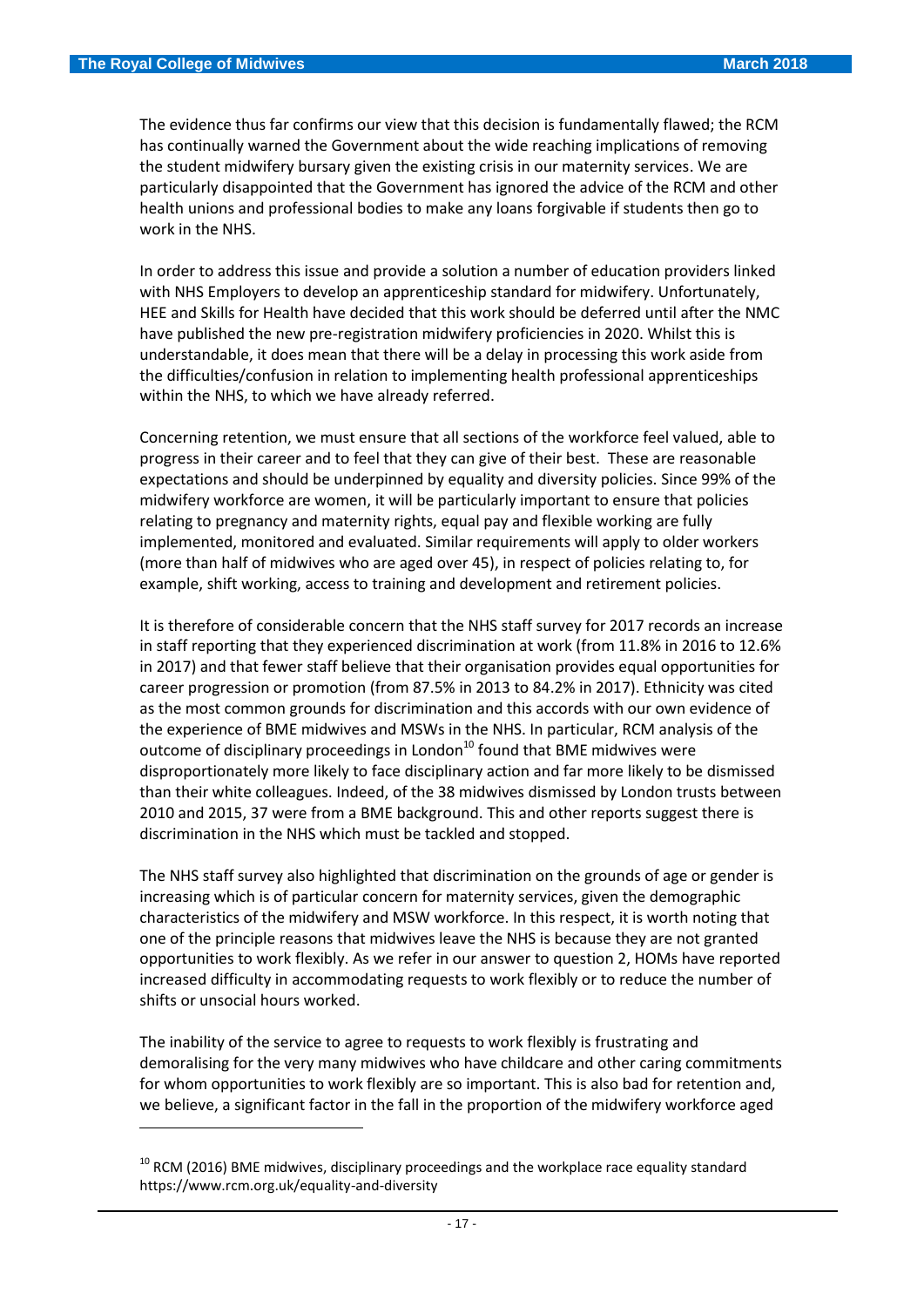35-44 years; and it is ultimately detrimental to quality of care that maternity services provide for women and families. While the NHS staff survey records a slight increase in the proportion of staff who feel satisfied with opportunities for flexible working (up from 51.7% in 2016 to 51.8% in 2017) it is clear that the NHS could do more to help staff to juggle work and family commitments.

As we have argued elsewhere in this response, the RCM believes that midwives and MSWs should be supported in working flexibly and be offered a variety of working patterns, so that they can manage their responsibilities to their own families and to their personal work life balance. Moreover career structures and ongoing training and development (including a commitment from the employer to give staff protected time) should form part of the package of support that modern employers are able to offer to staff.

## **6. What does being a modern, model employer mean to you and how can we ensure the NHS meets these ambitions?**

High-quality care requires high-quality workplaces. People perform better when they are confident and motivated a modern, model employer should be positively supporting employees' health safety and wellbeing so they can perform to the best of their ability. Much is said about increasing productivity across the NHS this cannot be achieved where staff feel overworked and undervalued. Many midwives and MSWs are feeling under intense pressure to be able to meet the demands of the service reporting and, as a consequence, experience increased stress and burn out. They have never felt so challenged in their ability to provide the high quality safe care they have been trained to give.

Over recent years there have been many reviews and initiatives to improve the health and wellbeing of NHS staff. In 2009, Dr Steve Boorman was commissioned by the Department of Health to review of the health and wellbeing of NHS staff. The RCM welcomed the resulting recommendations. But piecemeal initiatives, as evidenced from surveys of our members, show that little headway has been made. The increasing demands are having a significant impact on their health safety and wellbeing.

The strong relationship between levels of staff wellbeing and clinical outcomes is well known. Research shows that when staff wellbeing is supported, employee involvement increases and outcomes for women improve. Investment in staff is an investment in care for women and their families. We know the impact that poor culture has on staff and patient care but also that workplace culture does significantly improve where employers take positive action.

There have been some ground-breaking and innovative programmes that are having a positive impact on the experience of midwives and MSWs. For example, the programme for the prevention of posttraumatic stress disorder in midwifery (POPPY©) followed a large scale investigation of UK midwives' experiences of traumatic stress. One in six midwives experienced events whilst providing care to women that they personally perceive as traumatic. The POPPY study, undertaken at Liverpool Women's Hospital, evaluated an educational package aimed at creating a 'trauma aware workforce' and improving the psychological wellbeing of midwives by:

- Raising awareness about work related trauma and normal responses to these.
- Providing guidance on self-care after a traumatic event.
- Ensuring that all midwives can access peer support and trauma-specific psychological therapy where needed.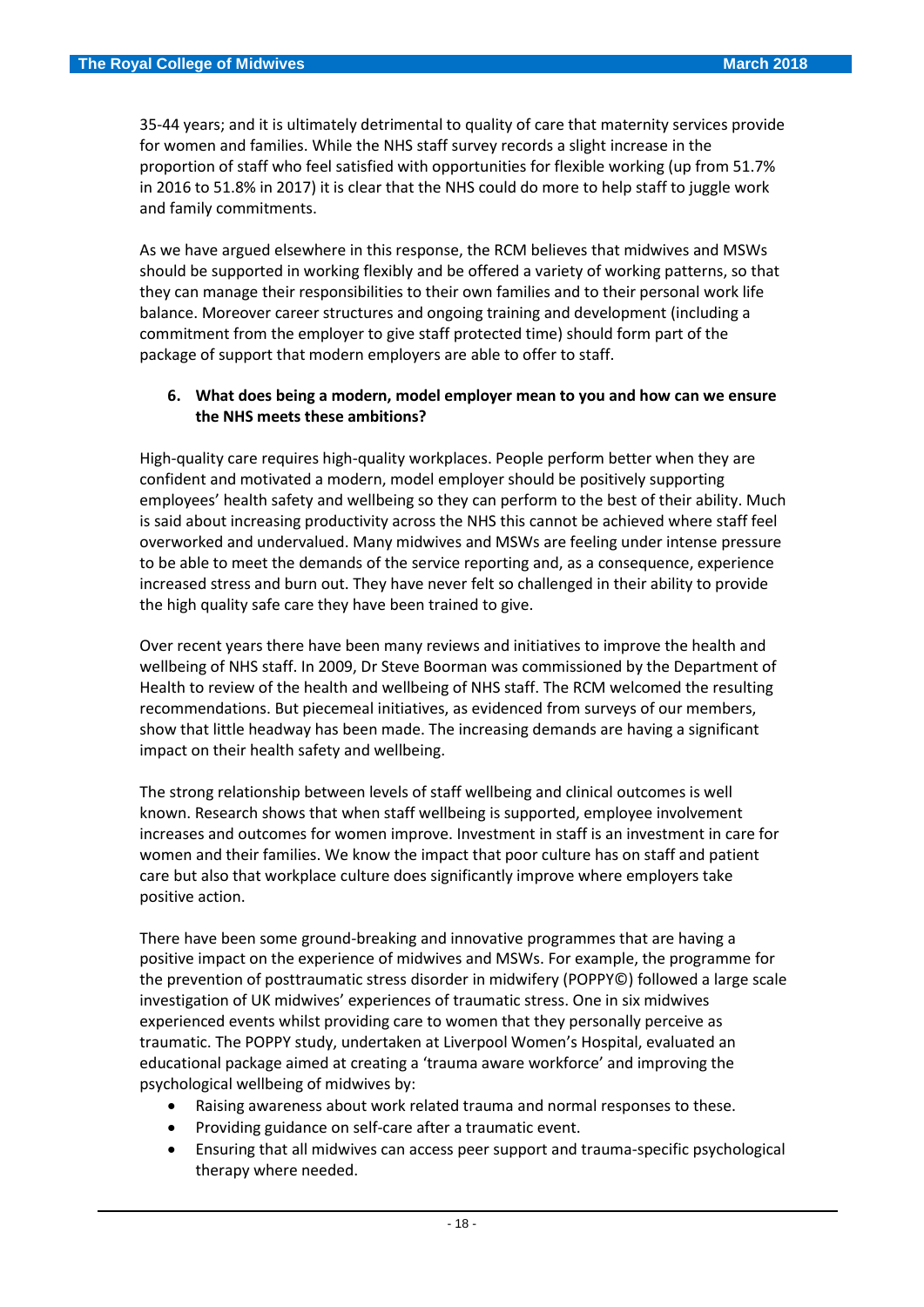At the end of the study midwives reported increased job satisfaction, sickness absence was reduced from 12% to 5% and fewer midwives reported considering leaving the profession.

The RCM Caring for You Campaign<sup>11</sup> survey of members in March 2016, and repeated in December 2017 $^{12}$ , does show improvement in those organisations who signed our campaign charter and committed to improve health, safety and well being of staff working in maternity. As part of the campaign, a study carried out by the University of Cardiff in collaboration with Griffin University will make recommendations for employers to improve the psychological health and wellbeing of midwives.

However there are still some worrying concerns for the RCM following the subsequent survey in 2017, which indicated that maternity units are still struggling, that midwives and maternity support workers continue to experience feelings of stress and burn out and that, in some cases health, safety and wellbeing has worsened over the last eighteen months.

In the NHS staff survey  $2017^{13}$  there is little change from the 2016 survey with staff still reporting high levels of work related stress, pressure to attend work even when unwell, however staff do report an improvement in organisational response to health and wellbeing issues. More staff report feeling discriminated at work and fewer staff believe that their organisation provides equal opportunities for career progression or promotion. Workplace culture, bullying and undermining behaviours has seen no improvement which is also reflected in the RCM's member surveys, members reported an increase in bullying, harassment or abuse from managers, and other colleagues. However more members said they would report bullying now. We know the impact poor culture has on staff and patient care, encouragingly workplace culture does improve significantly where employers take positive action.

Moreover, a survey of nearly 2,000 midwives carried out in May 2017 for the Work, Health and Emotional Wellbeing of Midwives (WHELM) study<sup>14</sup>, has indicated that the psychological health and wellbeing of UK midwives compares poorly to that of midwives from Australia, New Zealand, Sweden and Finland.

We should also consider the responsibility we all have in supporting student midwives and other trainees who midwives help to support and educate. The high rate of attrition amongst student midwives is a concern and RePAIR (Reducing Pre-registration Attrition and Improving Retention) offers interventions for organisations to support students whilst training but also as newly qualified members of the team.

Outstanding high performing organisations are those who value, engage and support their most valuable asset their staff. It is clear that where organisations, working in partnership with the RCM, have put steps in place to improve the health safety and well being of midwives and maternity support workers there have been improvements. There are very clear benefits to doing this which in turn improves patient experience and outcomes.

1

<sup>12</sup> [https://www.rcm.org.uk/sites/default/files/Caring%20for%20You%20-](https://www.rcm.org.uk/sites/default/files/Caring%20for%20You%20-%20Survey%20Results%20Midwives%20Working%20in%20Education%20A5%2020pp_1_FINAL.pdf)

[%20Survey%20Results%20Midwives%20Working%20in%20Education%20A5%2020pp\\_1\\_FINAL.pdf](https://www.rcm.org.uk/sites/default/files/Caring%20for%20You%20-%20Survey%20Results%20Midwives%20Working%20in%20Education%20A5%2020pp_1_FINAL.pdf)

<sup>11</sup> [https://www.rcm.org.uk/sites/default/files/Caring%20for%20You%20-](https://www.rcm.org.uk/sites/default/files/Caring%20for%20You%20-%20Survey%20Results%202016%20A5%2084pp_5%20spd.pdf)

[<sup>%20</sup>Survey%20Results%202016%20A5%2084pp\\_5%20spd.pdf](https://www.rcm.org.uk/sites/default/files/Caring%20for%20You%20-%20Survey%20Results%202016%20A5%2084pp_5%20spd.pdf)

<sup>13</sup> <http://www.nhsstaffsurveys.com/Page/1064/Latest-Results/2017-Results/>

 $14$  The results of the WHELM study will be published shortly